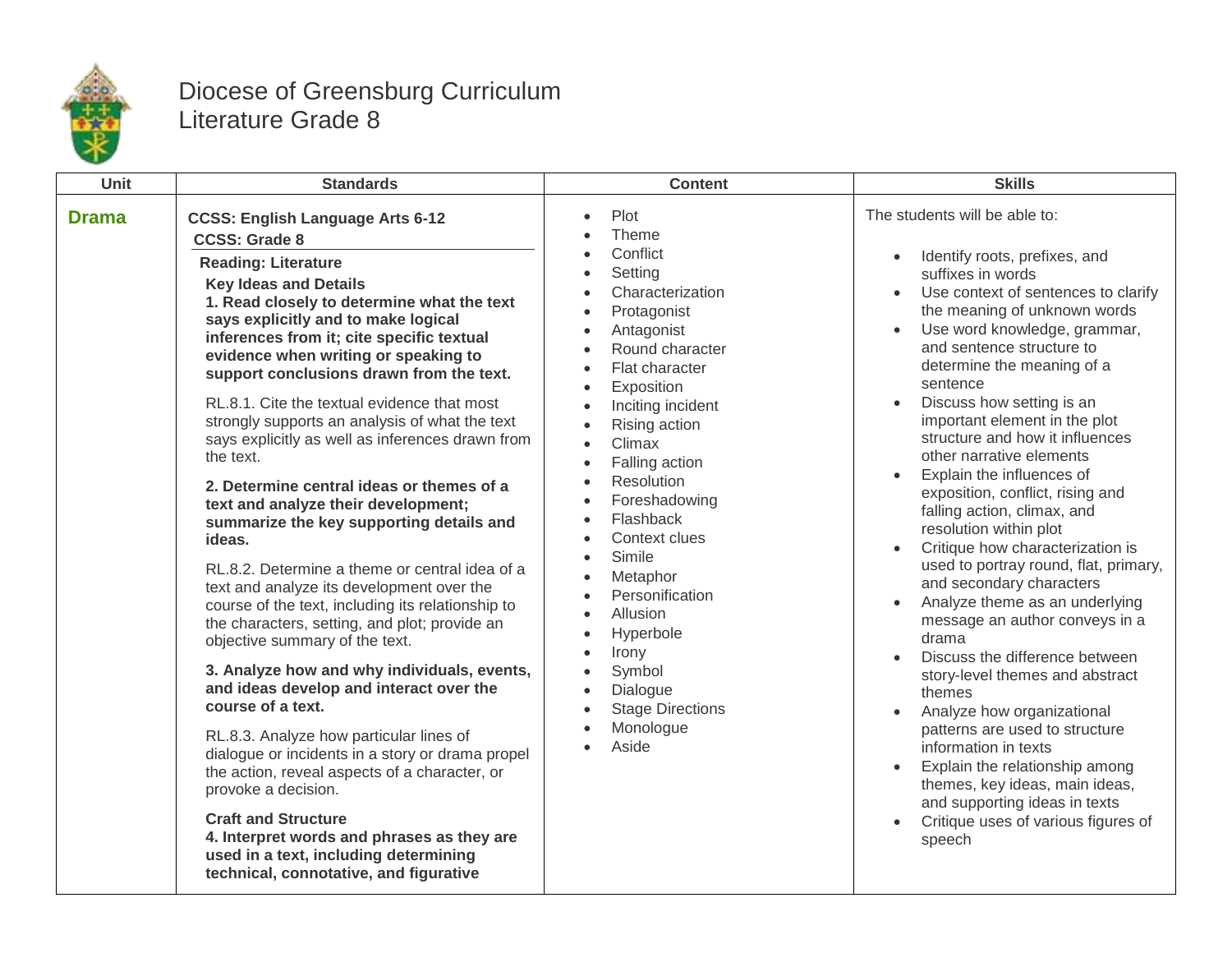| Unit | <b>Standards</b>                                                                                                                                                                                                                                                                                                                            | <b>Content</b>                                                                                                                                                                                                                                             | <b>Skills</b>                                                                                                                              |
|------|---------------------------------------------------------------------------------------------------------------------------------------------------------------------------------------------------------------------------------------------------------------------------------------------------------------------------------------------|------------------------------------------------------------------------------------------------------------------------------------------------------------------------------------------------------------------------------------------------------------|--------------------------------------------------------------------------------------------------------------------------------------------|
|      | meanings, and analyze how specific word<br>choices shape meaning or tone.<br>RL.8.4. Determine the meaning of words and<br>phrases as they are used in a text, including<br>figurative and connotative meanings; analyze<br>the impact of specific word choices on meaning<br>and tone, including analogies or allusions to<br>other texts. | <b>Suggested works:</b><br>The Diary of Anne Frank<br>$\bullet$<br><b>Sorry Right Number</b><br>$\bullet$<br>Romeo and Juliet (Excerpt)<br>$\bullet$<br>A Midsummer Night's Dream<br>(Excerpt)<br>Hamlet (Excerpt)<br>$\bullet$<br>The Taming of the Shrew | Discuss how a historical setting<br>influences the drama<br>Analyze the effects of visual and<br>auditory elements on the dramatic<br>form |
|      | Integration of Knowledge and Ideas<br>7. Integrate and evaluate content presented<br>in diverse formats and media, including<br>visually and quantitatively, as well as in<br>words.                                                                                                                                                        |                                                                                                                                                                                                                                                            |                                                                                                                                            |
|      | RL.8.7. Analyze the extent to which a filmed or<br>live production of a story or drama stays faithful<br>to or departs from the text or script, evaluating<br>the choices made by the director or actors.                                                                                                                                   |                                                                                                                                                                                                                                                            |                                                                                                                                            |
|      | Range of Reading and Level of Text<br><b>Complexity</b><br>10. Read and comprehend complex literary<br>and informational texts independently and<br>proficiently.                                                                                                                                                                           |                                                                                                                                                                                                                                                            |                                                                                                                                            |
|      | RL.8.10. By the end of the year, read and<br>comprehend literature, including stories,<br>dramas, and poems, at the high end of grades<br>6-8 text complexity band independently and<br>proficiently.                                                                                                                                       |                                                                                                                                                                                                                                                            |                                                                                                                                            |
|      | <b>Speaking &amp; Listening</b><br><b>Comprehension and Collaboration</b><br>1. Prepare for and participate effectively in<br>a range of conversations and<br>collaborations with diverse partners,<br>building on others' ideas and expressing<br>their own clearly and persuasively.                                                      |                                                                                                                                                                                                                                                            |                                                                                                                                            |
|      | SL.8.1. Engage effectively in a range of<br>collaborative discussions (one-on-one, in<br>groups, and teacher-led) with diverse partners<br>on grade 8 topics, texts, and issues, building                                                                                                                                                   |                                                                                                                                                                                                                                                            |                                                                                                                                            |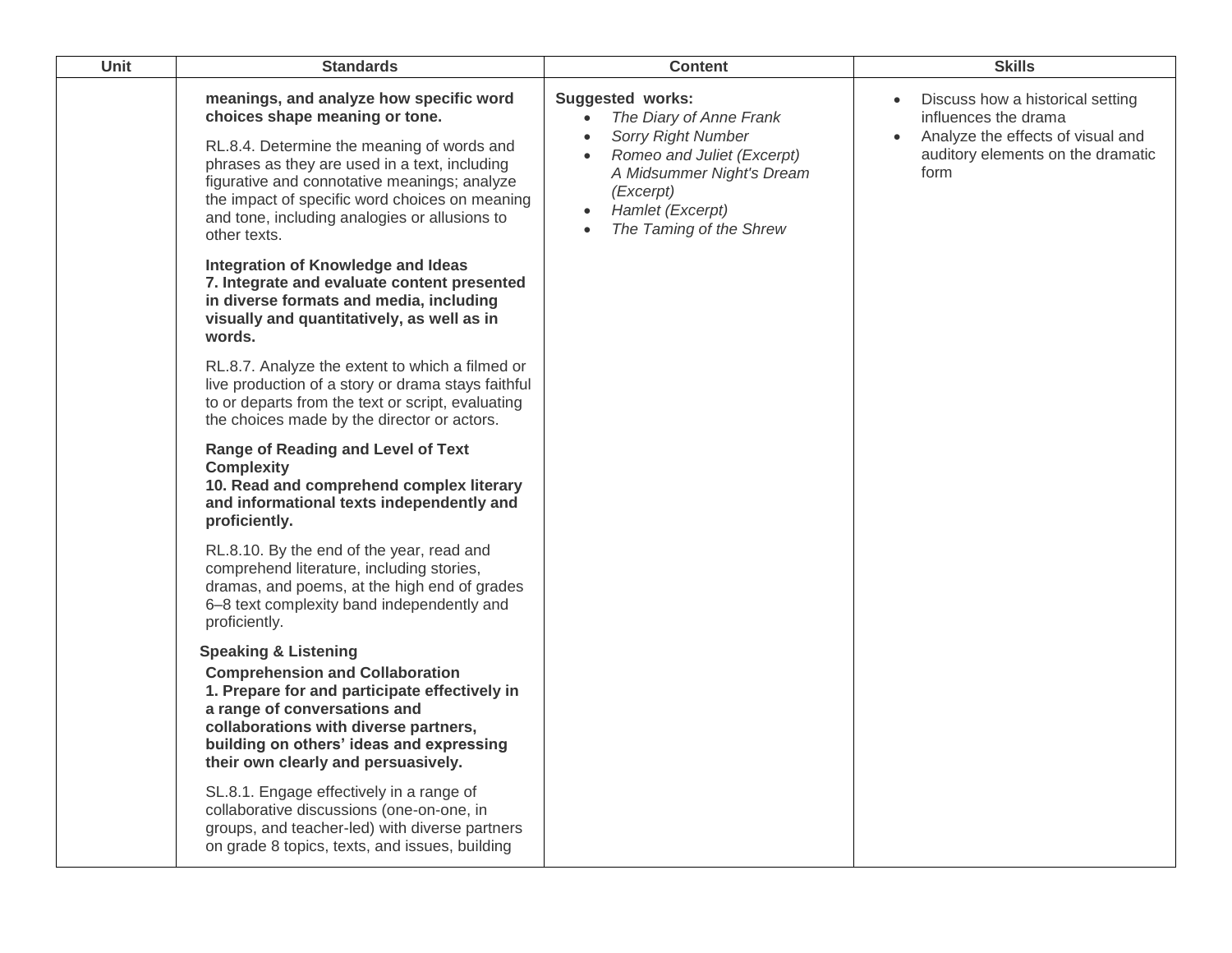| Unit | <b>Standards</b>                                                                                                                                                                                                                                                      | <b>Content</b> | <b>Skills</b> |
|------|-----------------------------------------------------------------------------------------------------------------------------------------------------------------------------------------------------------------------------------------------------------------------|----------------|---------------|
|      | on others' ideas and expressing their own<br>clearly.                                                                                                                                                                                                                 |                |               |
|      | SL.8.1a. Come to discussions prepared,<br>having read or researched material under<br>study; explicitly draw on that preparation by<br>referring to evidence on the topic, text, or issue<br>to probe and reflect on ideas under discussion.                          |                |               |
|      | SL.8.1b. Follow rules for collegial discussions<br>and decision-making, track progress toward<br>specific goals and deadlines, and define<br>individual roles as needed.                                                                                              |                |               |
|      | SL.8.1c. Pose questions that connect the ideas<br>of several speakers and respond to others'<br>questions and comments with relevant<br>evidence, observations, and ideas.                                                                                            |                |               |
|      | SL.8.1d. Acknowledge new information<br>expressed by others, and, when warranted,<br>qualify or justify their own views in light of the<br>evidence presented.                                                                                                        |                |               |
|      | <b>Presentation of Knowledge and Ideas</b><br>4. Present information, findings, and<br>supporting evidence such that listeners can<br>follow the line of reasoning and the<br>organization, development, and style are<br>appropriate to task, purpose, and audience. |                |               |
|      | SL.8.4. Present claims and findings,<br>emphasizing salient points in a focused,<br>coherent manner with relevant evidence,<br>sound valid reasoning, and well-chosen details;<br>use appropriate eye contact, adequate volume,<br>and clear pronunciation.           |                |               |
|      | 5. Make strategic use of digital media and<br>visual displays of data to express<br>information and enhance understanding of<br>presentations.                                                                                                                        |                |               |
|      | SL.8.5. Integrate multimedia and visual<br>displays into presentations to clarify                                                                                                                                                                                     |                |               |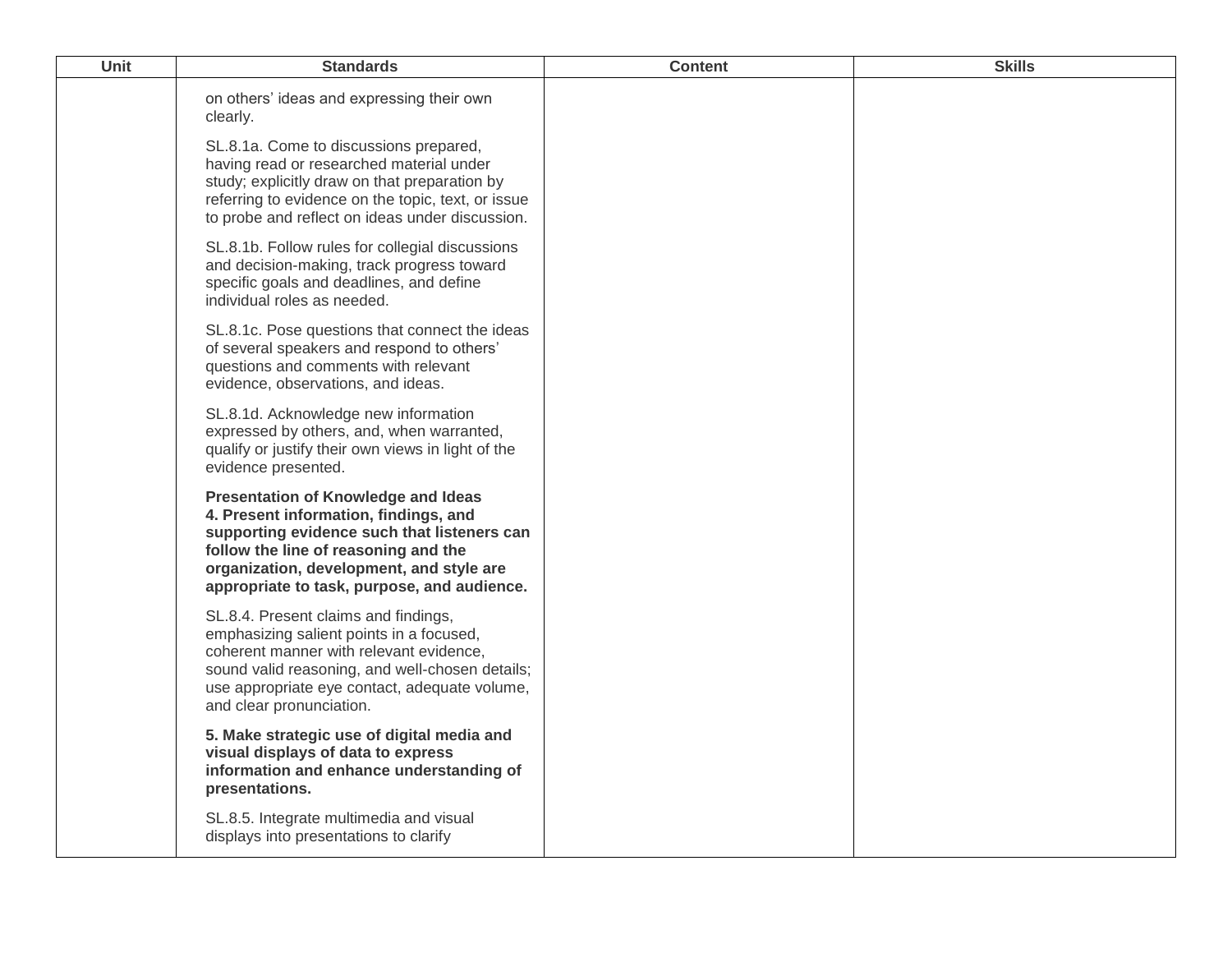| Unit              | <b>Standards</b>                                                                                                                                                                                                                                                                                                                                                                                                                                                                                                                                                                                                                                                                                                                                                                                                                                                                                                                                                                                                                                                                                                                                                                                                                                             | <b>Content</b>                                                                                                                                                                                                                                                                                                                                                                                                                                                                                                                                                                                                                                                                                                                     | <b>Skills</b>                                                                                                                                                                                                                                                                                                                                                                                                                                                                                                                                                                                                                                                                                                                                                                                                                                                                                                                                                                                                                                                                                                 |
|-------------------|--------------------------------------------------------------------------------------------------------------------------------------------------------------------------------------------------------------------------------------------------------------------------------------------------------------------------------------------------------------------------------------------------------------------------------------------------------------------------------------------------------------------------------------------------------------------------------------------------------------------------------------------------------------------------------------------------------------------------------------------------------------------------------------------------------------------------------------------------------------------------------------------------------------------------------------------------------------------------------------------------------------------------------------------------------------------------------------------------------------------------------------------------------------------------------------------------------------------------------------------------------------|------------------------------------------------------------------------------------------------------------------------------------------------------------------------------------------------------------------------------------------------------------------------------------------------------------------------------------------------------------------------------------------------------------------------------------------------------------------------------------------------------------------------------------------------------------------------------------------------------------------------------------------------------------------------------------------------------------------------------------|---------------------------------------------------------------------------------------------------------------------------------------------------------------------------------------------------------------------------------------------------------------------------------------------------------------------------------------------------------------------------------------------------------------------------------------------------------------------------------------------------------------------------------------------------------------------------------------------------------------------------------------------------------------------------------------------------------------------------------------------------------------------------------------------------------------------------------------------------------------------------------------------------------------------------------------------------------------------------------------------------------------------------------------------------------------------------------------------------------------|
|                   | information, strengthen claims and evidence,<br>and add interest.<br>© Copyright 2010. National Governors<br>Association Center for Best Practices and Council<br>of Chief State School Officers. All rights reserved.                                                                                                                                                                                                                                                                                                                                                                                                                                                                                                                                                                                                                                                                                                                                                                                                                                                                                                                                                                                                                                       |                                                                                                                                                                                                                                                                                                                                                                                                                                                                                                                                                                                                                                                                                                                                    |                                                                                                                                                                                                                                                                                                                                                                                                                                                                                                                                                                                                                                                                                                                                                                                                                                                                                                                                                                                                                                                                                                               |
| <b>Nonfiction</b> | <b>CCSS: English Language Arts 6-12</b><br><b>CCSS: Grade 8</b><br><b>Reading: Informational Text</b><br><b>Key Ideas and Details</b><br>1. Read closely to determine what the text<br>says explicitly and to make logical<br>inferences from it; cite specific textual<br>evidence when writing or speaking to<br>support conclusions drawn from the text.<br>RI.8.1. Cite the textual evidence that most<br>strongly supports an analysis of what the text<br>says explicitly as well as inferences drawn from<br>the text.<br>2. Determine central ideas or themes of a<br>text and analyze their development;<br>summarize the key supporting details and<br>ideas.<br>RI.8.2. Determine a central idea of a text and<br>analyze its development over the course of the<br>text, including its relationship to supporting<br>ideas; provide an objective summary of the<br>text.<br>3. Analyze how and why individuals, events,<br>and ideas develop and interact over the<br>course of a text.<br>RI.8.3. Analyze how a text makes connections<br>among and distinctions between individuals,<br>ideas, or events (e.g., through comparisons,<br>analogies, or categories).<br><b>Craft and Structure</b><br>4. Interpret words and phrases as they are | Periodicals<br>$\bullet$<br>(newspapers/magazines)<br>Speeches<br>$\bullet$<br>Biography<br>$\bullet$<br>Autobiography<br>$\bullet$<br>Memoir<br>$\bullet$<br>Essay<br>$\bullet$<br>Author's Purpose<br>$\bullet$<br><b>Organizational Patterns</b><br>$\bullet$<br><b>Suggested works:</b><br>"The Trouble with Television" by<br>$\bullet$<br>Robert MacNeill (persuasive<br>essay)<br>Baseball" by Lionel<br>Garcia(autobiographical piece)<br>"The Gettysburg Address" by<br>Abraham Lincoln<br>(speech/address)<br>Speech at the Youth Takeover of<br>$\bullet$<br>the United Nations by Malala<br>Yousafzai (excerpts only)<br><b>UPFRONT Magazine articles</b><br>$\bullet$<br>"I Have a Dream" by Martin<br>Luther King Jr | The students will be able to:<br>Describe how organizational<br>patterns are used to structure<br>information in texts<br>Determine the relationships among<br>key ideas, main ideas, and<br>supporting ideas in nonfiction<br>Trace and evaluate the argument<br>$\bullet$<br>and specific claims in a text<br>Assess whether the reasoning of a<br>text is sound<br>Assess whether the evidence of a<br>$\bullet$<br>text is relevant and sufficient to<br>support the claims<br>Cite several pieces of textual<br>$\bullet$<br>evidence to support analysis of<br>what the text says explicitly as well<br>as inferences drawn from the text<br>Analyze the interactions among<br>individuals, events, and ideas in a<br>text<br>Trace the development of<br>argument and claims across<br>different forms of nonfiction<br>Describe how a text reflects a<br>social, cultural, and historical<br>context<br>Interpret the different opinions that<br>different readers have about texts<br>Discuss how language represents<br>and constructs how readers<br>perceive events, people, groups,<br>and ideas |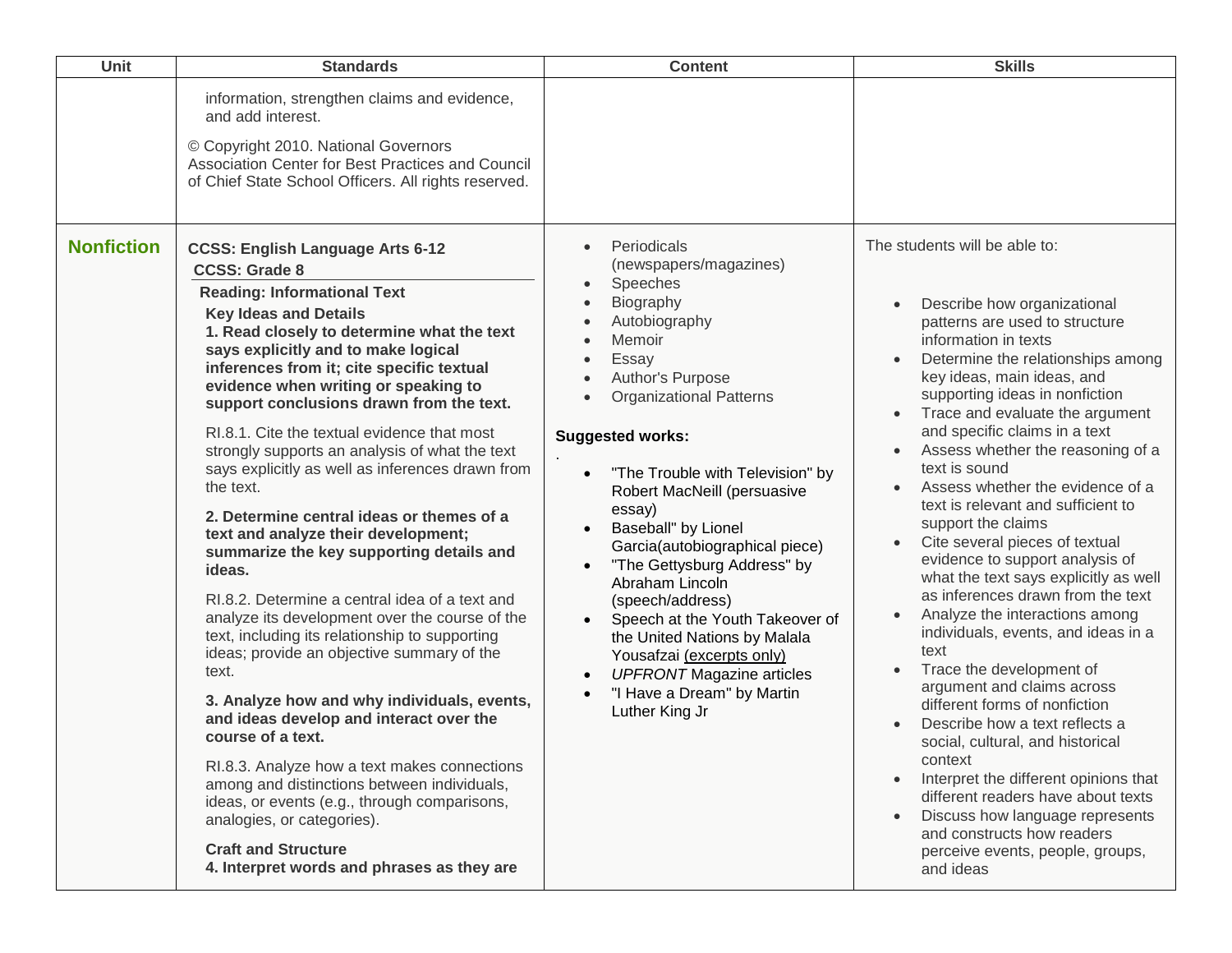| <b>Unit</b> | <b>Standards</b>                                                                                                                                                                                                                                                           | <b>Content</b> | <b>Skills</b>                                                                                                                                          |
|-------------|----------------------------------------------------------------------------------------------------------------------------------------------------------------------------------------------------------------------------------------------------------------------------|----------------|--------------------------------------------------------------------------------------------------------------------------------------------------------|
|             | used in a text, including determining<br>technical, connotative, and figurative<br>meanings, and analyze how specific word<br>choices shape meaning or tone.                                                                                                               |                | Analyze the positive and negative<br>effects that language can have on<br>readers<br>Suggest an author's intended<br>audience and purposes for writing |
|             | RI.8.4. Determine the meaning of words and<br>phrases as they are used in a text, including<br>figurative, connotative, and technical<br>meanings; analyze the impact of specific word<br>choices on meaning and tone, including<br>analogies or allusions to other texts. |                | Describe the specific word choices<br>that authors make to achieve<br>specific effects                                                                 |
|             | 5. Analyze the structure of texts, including<br>how specific sentences, paragraphs, and<br>larger portions of the text (e.g., a section,<br>chapter, scene, or stanza) relate to each<br>other and the whole.                                                              |                |                                                                                                                                                        |
|             | RI.8.5. Analyze in detail the structure of a<br>specific paragraph in a text, including the role<br>of particular sentences in developing and<br>refining a key concept.                                                                                                   |                |                                                                                                                                                        |
|             | 6. Assess how point of view or purpose<br>shapes the content and style of a text.                                                                                                                                                                                          |                |                                                                                                                                                        |
|             | RI.8.6. Determine an author's point of view or<br>purpose in a text and analyze how the author<br>acknowledges and responds to conflicting<br>evidence or viewpoints.                                                                                                      |                |                                                                                                                                                        |
|             | Integration of Knowledge and Ideas<br>7. Integrate and evaluate content presented<br>in diverse formats and media, including<br>visually and quantitatively, as well as in<br>words.                                                                                       |                |                                                                                                                                                        |
|             | RI.8.7. Evaluate the advantages and<br>disadvantages of using different mediums<br>(e.g., print or digital text, video, multimedia) to<br>present a particular topic or idea.                                                                                              |                |                                                                                                                                                        |
|             | 8. Delineate and evaluate the argument and<br>specific claims in a text, including the<br>validity of the reasoning as well as the<br>relevance and sufficiency of the evidence.                                                                                           |                |                                                                                                                                                        |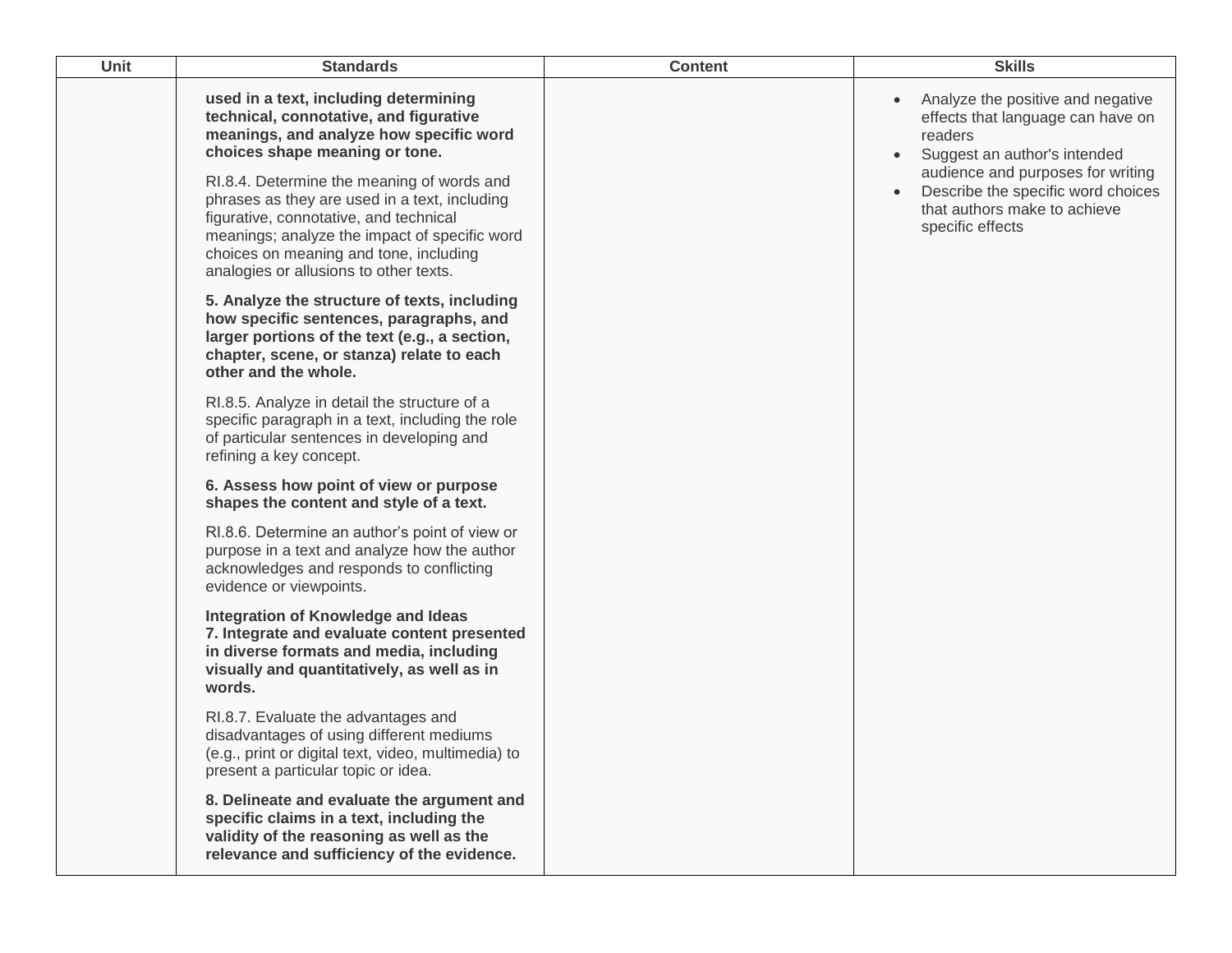| Unit | <b>Standards</b>                                                                                                                                                                                                                                                                       | <b>Content</b> | <b>Skills</b> |
|------|----------------------------------------------------------------------------------------------------------------------------------------------------------------------------------------------------------------------------------------------------------------------------------------|----------------|---------------|
|      | RI.8.8. Delineate and evaluate the argument<br>and specific claims in a text, assessing<br>whether the reasoning is sound and the<br>evidence is relevant and sufficient; recognize<br>when irrelevant evidence is introduced.                                                         |                |               |
|      | 9. Analyze how two or more texts address<br>similar themes or topics in order to build<br>knowledge or to compare the approaches<br>the authors take.                                                                                                                                  |                |               |
|      | RI.8.9. Analyze a case in which two or more<br>texts provide conflicting information on the<br>same topic and identify where the texts<br>disagree on matters of fact or interpretation.                                                                                               |                |               |
|      | <b>Range of Reading and Level of Text</b><br><b>Complexity</b><br>10. Read and comprehend complex literary<br>and informational texts independently and<br>proficiently.                                                                                                               |                |               |
|      | RI.8.10. By the end of the year, read and<br>comprehend literary nonfiction at the high end<br>of the grades 6-8 text complexity band<br>independently and proficiently.                                                                                                               |                |               |
|      | <b>Speaking &amp; Listening</b><br><b>Comprehension and Collaboration</b><br>1. Prepare for and participate effectively in<br>a range of conversations and<br>collaborations with diverse partners,<br>building on others' ideas and expressing<br>their own clearly and persuasively. |                |               |
|      | SL.8.1. Engage effectively in a range of<br>collaborative discussions (one-on-one, in<br>groups, and teacher-led) with diverse partners<br>on grade 8 topics, texts, and issues, building<br>on others' ideas and expressing their own<br>clearly.                                     |                |               |
|      | SL.8.1a. Come to discussions prepared,<br>having read or researched material under<br>study; explicitly draw on that preparation by                                                                                                                                                    |                |               |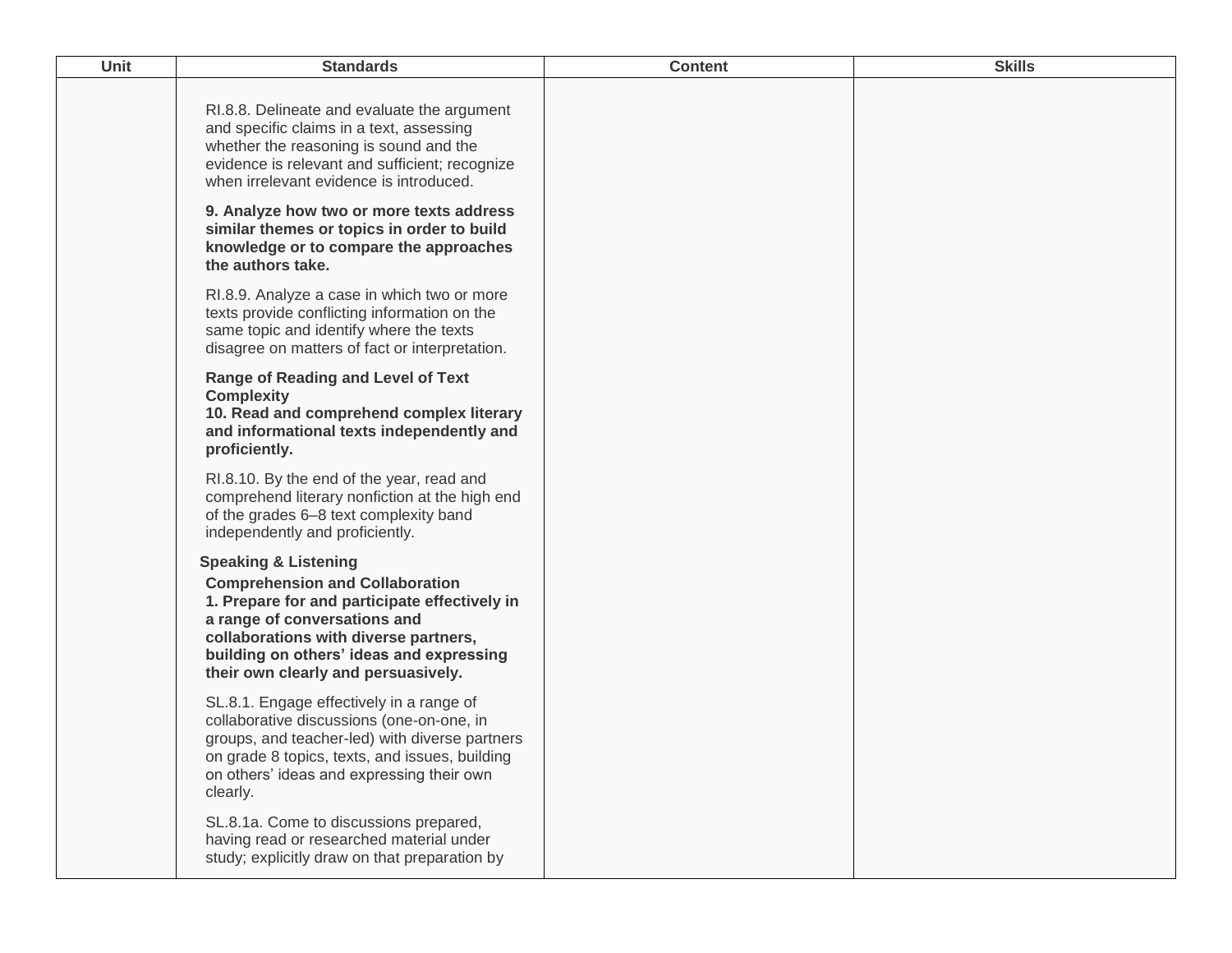| <b>Unit</b> | <b>Standards</b>                                                                                                                                                                                                                                                      | <b>Content</b> | <b>Skills</b> |
|-------------|-----------------------------------------------------------------------------------------------------------------------------------------------------------------------------------------------------------------------------------------------------------------------|----------------|---------------|
|             | referring to evidence on the topic, text, or issue<br>to probe and reflect on ideas under discussion.                                                                                                                                                                 |                |               |
|             | SL.8.1b. Follow rules for collegial discussions<br>and decision-making, track progress toward<br>specific goals and deadlines, and define<br>individual roles as needed.                                                                                              |                |               |
|             | SL.8.1c. Pose questions that connect the ideas<br>of several speakers and respond to others'<br>questions and comments with relevant<br>evidence, observations, and ideas.                                                                                            |                |               |
|             | SL.8.1d. Acknowledge new information<br>expressed by others, and, when warranted,<br>qualify or justify their own views in light of the<br>evidence presented.                                                                                                        |                |               |
|             | 2. Integrate and evaluate information<br>presented in diverse media and formats,<br>including visually, quantitatively, and orally.                                                                                                                                   |                |               |
|             | SL.8.2. Analyze the purpose of information<br>presented in diverse media and formats (e.g.,<br>visually, quantitatively, orally) and evaluate the<br>motives (e.g., social, commercial, political)<br>behind its presentation.                                        |                |               |
|             | 3. Evaluate a speaker's point of view,<br>reasoning, and use of evidence and<br>rhetoric.                                                                                                                                                                             |                |               |
|             | SL.8.3. Delineate a speaker's argument and<br>specific claims, evaluating the soundness of<br>the reasoning and relevance and sufficiency of<br>the evidence and identifying when irrelevant<br>evidence is introduced.                                               |                |               |
|             | <b>Presentation of Knowledge and Ideas</b><br>4. Present information, findings, and<br>supporting evidence such that listeners can<br>follow the line of reasoning and the<br>organization, development, and style are<br>appropriate to task, purpose, and audience. |                |               |
|             | SL.8.4. Present claims and findings,<br>emphasizing salient points in a focused,                                                                                                                                                                                      |                |               |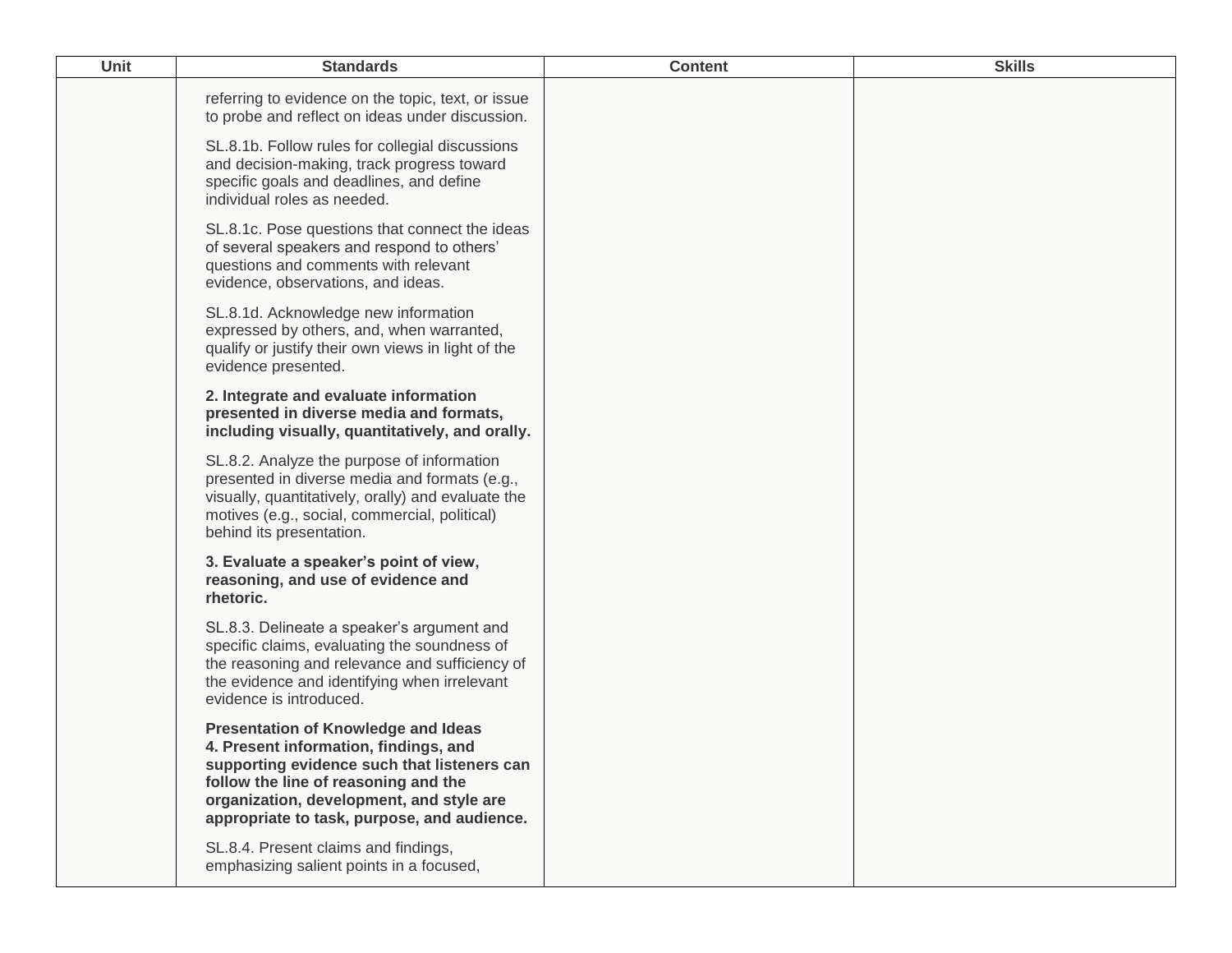| Unit | <b>Standards</b>                                                                                                                                                        | <b>Content</b> | <b>Skills</b> |
|------|-------------------------------------------------------------------------------------------------------------------------------------------------------------------------|----------------|---------------|
|      | coherent manner with relevant evidence,<br>sound valid reasoning, and well-chosen details;<br>use appropriate eye contact, adequate volume,<br>and clear pronunciation. |                |               |
|      | 5. Make strategic use of digital media and<br>visual displays of data to express<br>information and enhance understanding of<br>presentations.                          |                |               |
|      | SL.8.5. Integrate multimedia and visual<br>displays into presentations to clarify<br>information, strengthen claims and evidence,<br>and add interest.                  |                |               |
|      | 6. Adapt speech to a variety of contexts and<br>communicative tasks, demonstrating<br>command of formal English when indicated<br>or appropriate.                       |                |               |
|      | SL.8.6. Adapt speech to a variety of contexts<br>and tasks, demonstrating command of formal<br>English when indicated or appropriate.                                   |                |               |
|      | © Copyright 2010. National Governors<br>Association Center for Best Practices and Council<br>of Chief State School Officers. All rights reserved.                       |                |               |
|      |                                                                                                                                                                         |                |               |
|      |                                                                                                                                                                         |                |               |
|      |                                                                                                                                                                         |                |               |
|      |                                                                                                                                                                         |                |               |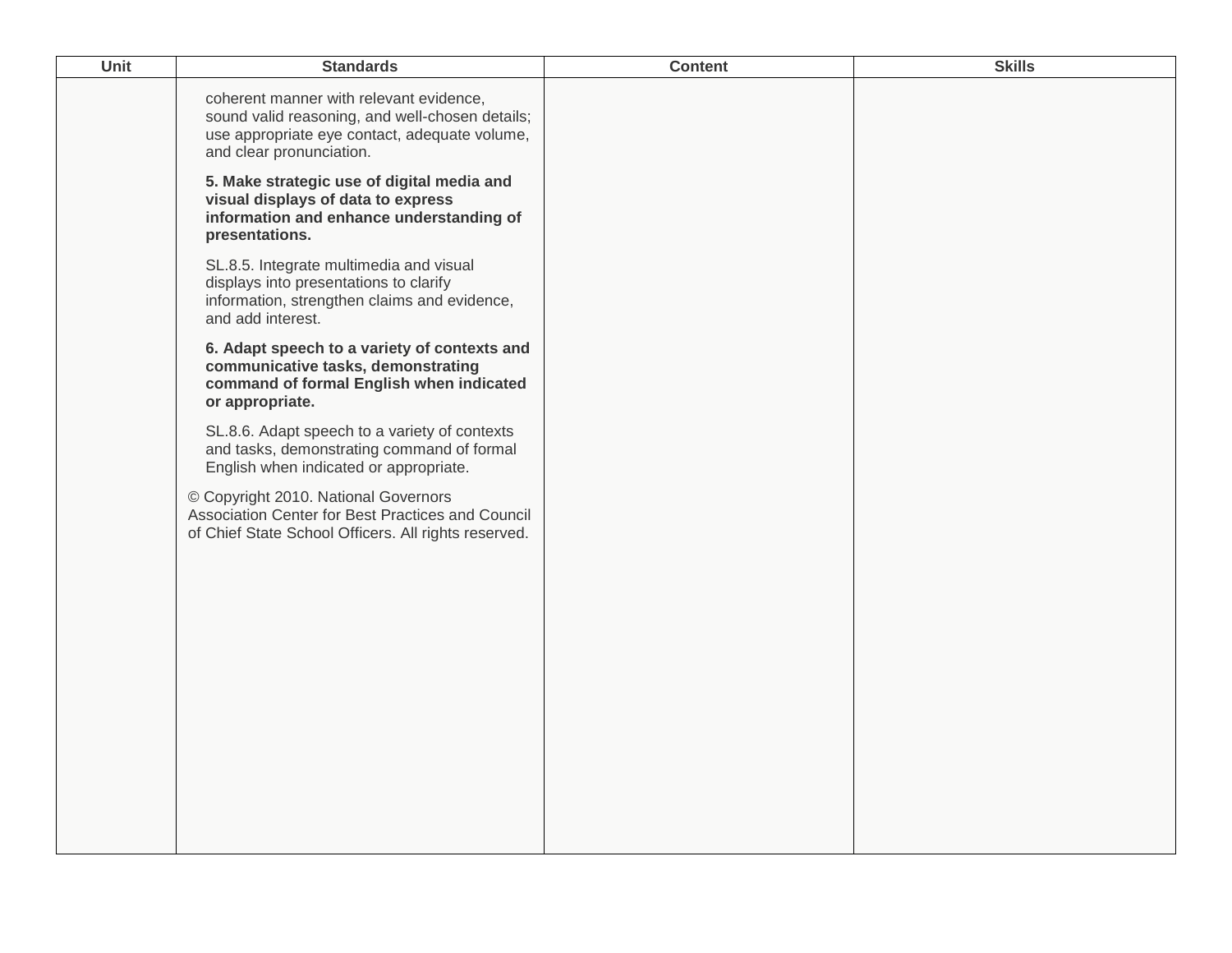| <b>Unit</b>   | <b>Standards</b>                                                                                                                                                                                                                                                                                                                                                                                                                                                                                                                                                                                                                                                                                                                                                                                                                                                                                                                                                                                                                                                                                                                                                                                                                                                                                                                                                                                                                                                                                                                                                                                                                      | <b>Content</b>                                                                                                                                                                                                                                                                                                                                                                                                                                                                                                                                                           | <b>Skills</b>                                                                                                                                                                                                                                                                                                                                                                                                                                                                      |
|---------------|---------------------------------------------------------------------------------------------------------------------------------------------------------------------------------------------------------------------------------------------------------------------------------------------------------------------------------------------------------------------------------------------------------------------------------------------------------------------------------------------------------------------------------------------------------------------------------------------------------------------------------------------------------------------------------------------------------------------------------------------------------------------------------------------------------------------------------------------------------------------------------------------------------------------------------------------------------------------------------------------------------------------------------------------------------------------------------------------------------------------------------------------------------------------------------------------------------------------------------------------------------------------------------------------------------------------------------------------------------------------------------------------------------------------------------------------------------------------------------------------------------------------------------------------------------------------------------------------------------------------------------------|--------------------------------------------------------------------------------------------------------------------------------------------------------------------------------------------------------------------------------------------------------------------------------------------------------------------------------------------------------------------------------------------------------------------------------------------------------------------------------------------------------------------------------------------------------------------------|------------------------------------------------------------------------------------------------------------------------------------------------------------------------------------------------------------------------------------------------------------------------------------------------------------------------------------------------------------------------------------------------------------------------------------------------------------------------------------|
| <b>Poetry</b> | <b>CCSS: English Language Arts 6-12</b><br><b>CCSS: Grade 8</b><br><b>Reading: Literature</b><br><b>Key Ideas and Details</b><br>1. Read closely to determine what the text<br>says explicitly and to make logical<br>inferences from it; cite specific textual<br>evidence when writing or speaking to<br>support conclusions drawn from the text.<br>RL.8.1. Cite the textual evidence that most<br>strongly supports an analysis of what the text<br>says explicitly as well as inferences drawn from<br>the text.<br>2. Determine central ideas or themes of a<br>text and analyze their development;<br>summarize the key supporting details and<br>ideas.<br>RL.8.2. Determine a theme or central idea of a<br>text and analyze its development over the<br>course of the text, including its relationship to<br>the characters, setting, and plot; provide an<br>objective summary of the text.<br><b>Craft and Structure</b><br>4. Interpret words and phrases as they are<br>used in a text, including determining<br>technical, connotative, and figurative<br>meanings, and analyze how specific word<br>choices shape meaning or tone.<br>RL.8.4. Determine the meaning of words and<br>phrases as they are used in a text, including<br>figurative and connotative meanings; analyze<br>the impact of specific word choices on meaning<br>and tone, including analogies or allusions to<br>other texts.<br>5. Analyze the structure of texts, including<br>how specific sentences, paragraphs, and<br>larger portions of the text (e.g., a section,<br>chapter, scene, or stanza) relate to each<br>other and the whole. | Lyric<br>Narrative<br>Haiku<br>Repetition<br>Rhyme scheme<br>Meter<br><b>Stanza</b><br>Imagery<br>Diction<br>Tone<br>Context clues<br>Simile<br>$\bullet$<br>Metaphor<br>$\bullet$<br>Personification<br>Allusion<br>Hyperbole<br>Irony<br>Symbol<br>Sound devices<br><b>Suggested works:</b><br>"Nothing Gold Can Stay" by<br><b>Robert Frost</b><br>"The Road Not Taken" by Robert<br>Frost<br>"The Wreck of the Hesperus" by<br>Longfellow<br>"Paul Revere's Ride" by<br>Longfellow<br>"Annabel Lee" by E.A. Poe<br>"The Abandoned Farmhouse" by<br><b>Ted Kooser</b> | The students will be able to:<br>Use specific strategies to go<br>beyond the text<br>Differentiate the characteristics of<br>poetic genres<br>Analyze the effectiveness of poetic<br>organizational patterns<br>Evaluate the elements and forms<br>that influence meaning in poetry<br>Investigate how poetry relies on<br>the sound of spoken language to<br>communicate meaning<br>Discuss how poetry uses a range<br>of figurative language and imagery<br>to communicate ideas |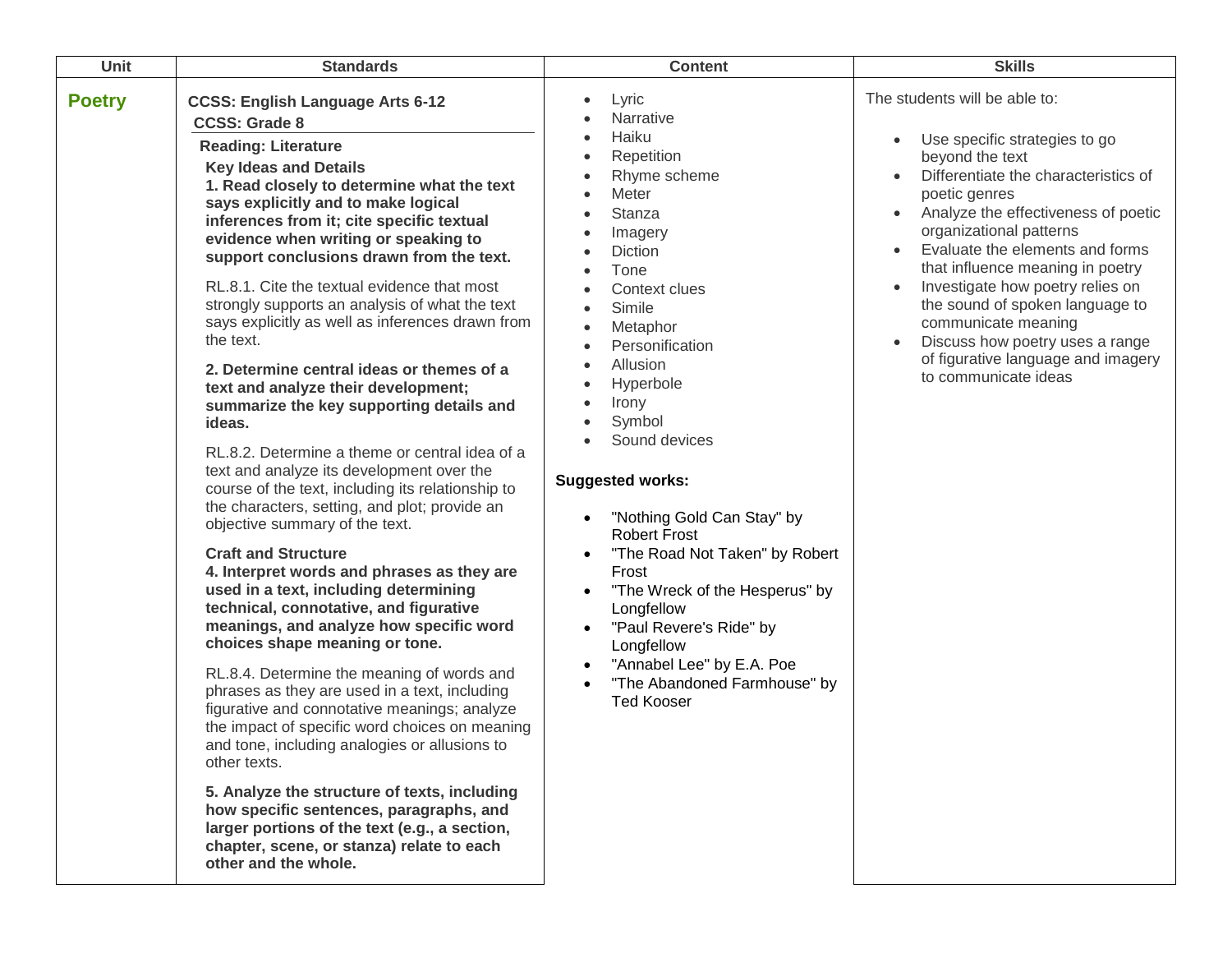| <b>Unit</b> | <b>Standards</b>                                                                                                                                                                                                                                                                       | <b>Content</b> | <b>Skills</b> |
|-------------|----------------------------------------------------------------------------------------------------------------------------------------------------------------------------------------------------------------------------------------------------------------------------------------|----------------|---------------|
|             | RL.8.5. Compare and contrast the structure of<br>two or more texts and analyze how the differing<br>structure of each text contributes to its<br>meaning and style.<br><b>Range of Reading and Level of Text</b>                                                                       |                |               |
|             | <b>Complexity</b><br>10. Read and comprehend complex literary<br>and informational texts independently and<br>proficiently.                                                                                                                                                            |                |               |
|             | RL.8.10. By the end of the year, read and<br>comprehend literature, including stories,<br>dramas, and poems, at the high end of grades<br>6-8 text complexity band independently and<br>proficiently.                                                                                  |                |               |
|             | <b>Speaking &amp; Listening</b><br><b>Comprehension and Collaboration</b><br>1. Prepare for and participate effectively in<br>a range of conversations and<br>collaborations with diverse partners,<br>building on others' ideas and expressing<br>their own clearly and persuasively. |                |               |
|             | SL.8.1. Engage effectively in a range of<br>collaborative discussions (one-on-one, in<br>groups, and teacher-led) with diverse partners<br>on grade 8 topics, texts, and issues, building<br>on others' ideas and expressing their own<br>clearly.                                     |                |               |
|             | SL.8.1a. Come to discussions prepared,<br>having read or researched material under<br>study; explicitly draw on that preparation by<br>referring to evidence on the topic, text, or issue<br>to probe and reflect on ideas under discussion.                                           |                |               |
|             | SL.8.1b. Follow rules for collegial discussions<br>and decision-making, track progress toward<br>specific goals and deadlines, and define<br>individual roles as needed.                                                                                                               |                |               |
|             | SL.8.1c. Pose questions that connect the ideas<br>of several speakers and respond to others'                                                                                                                                                                                           |                |               |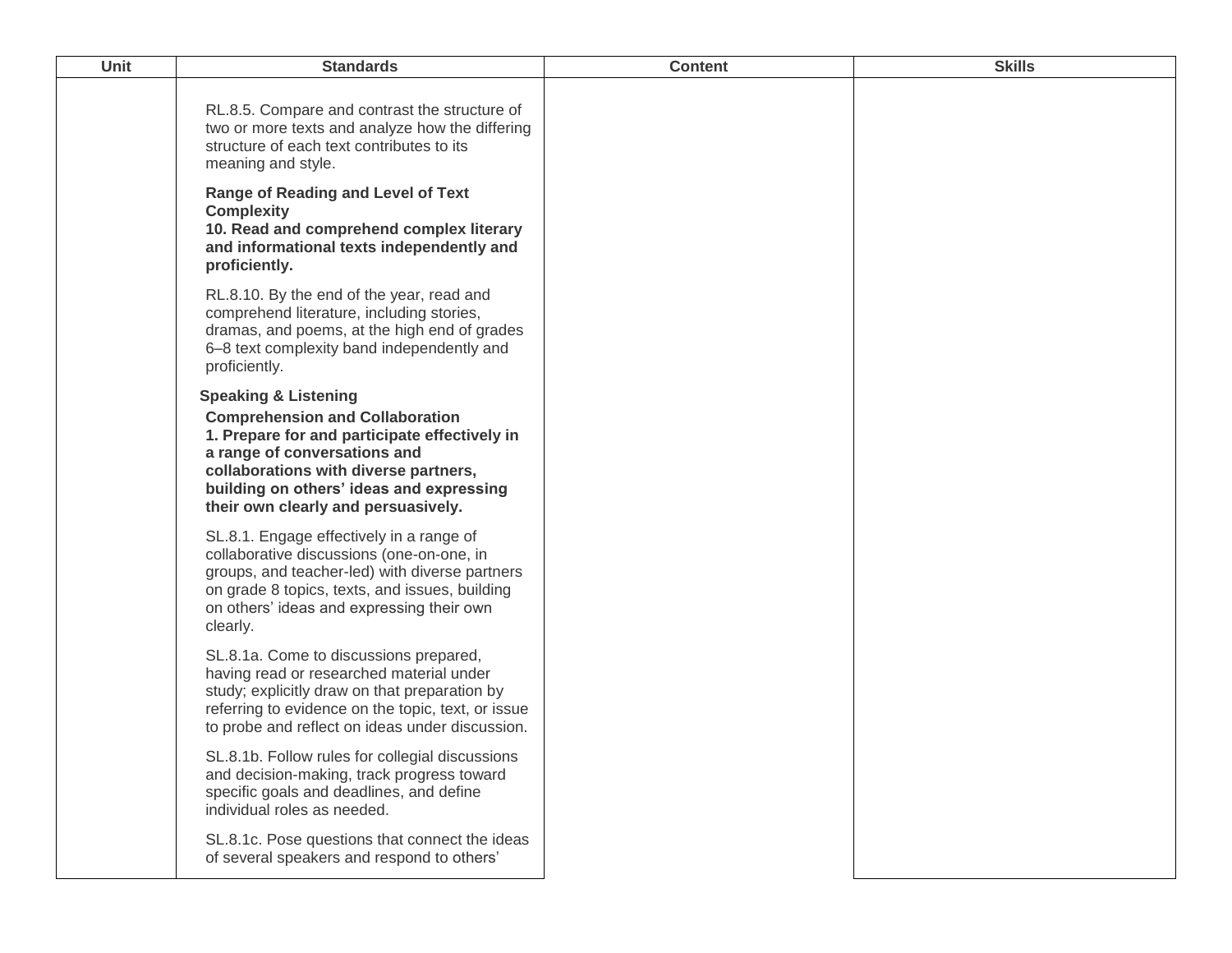| <b>Unit</b> | <b>Standards</b>                                                                                                                                                                                                                                                      | <b>Content</b> | <b>Skills</b> |
|-------------|-----------------------------------------------------------------------------------------------------------------------------------------------------------------------------------------------------------------------------------------------------------------------|----------------|---------------|
|             | questions and comments with relevant<br>evidence, observations, and ideas.                                                                                                                                                                                            |                |               |
|             | SL.8.1d. Acknowledge new information<br>expressed by others, and, when warranted,<br>qualify or justify their own views in light of the<br>evidence presented.                                                                                                        |                |               |
|             | <b>Presentation of Knowledge and Ideas</b><br>4. Present information, findings, and<br>supporting evidence such that listeners can<br>follow the line of reasoning and the<br>organization, development, and style are<br>appropriate to task, purpose, and audience. |                |               |
|             | SL.8.4. Present claims and findings,<br>emphasizing salient points in a focused,<br>coherent manner with relevant evidence,<br>sound valid reasoning, and well-chosen details;<br>use appropriate eye contact, adequate volume,<br>and clear pronunciation.           |                |               |
|             | Language<br><b>Knowledge of Language</b><br>3. Apply knowledge of language to<br>understand how language functions in<br>different contexts, to make effective<br>choices for meaning or style, and to<br>comprehend more fully when reading or<br>listening.         |                |               |
|             | L.8.3. Use knowledge of language and its<br>conventions when writing, speaking, reading,<br>or listening.                                                                                                                                                             |                |               |
|             | © Copyright 2010. National Governors<br>Association Center for Best Practices and Council<br>of Chief State School Officers. All rights reserved.                                                                                                                     |                |               |
|             |                                                                                                                                                                                                                                                                       |                |               |
|             |                                                                                                                                                                                                                                                                       |                |               |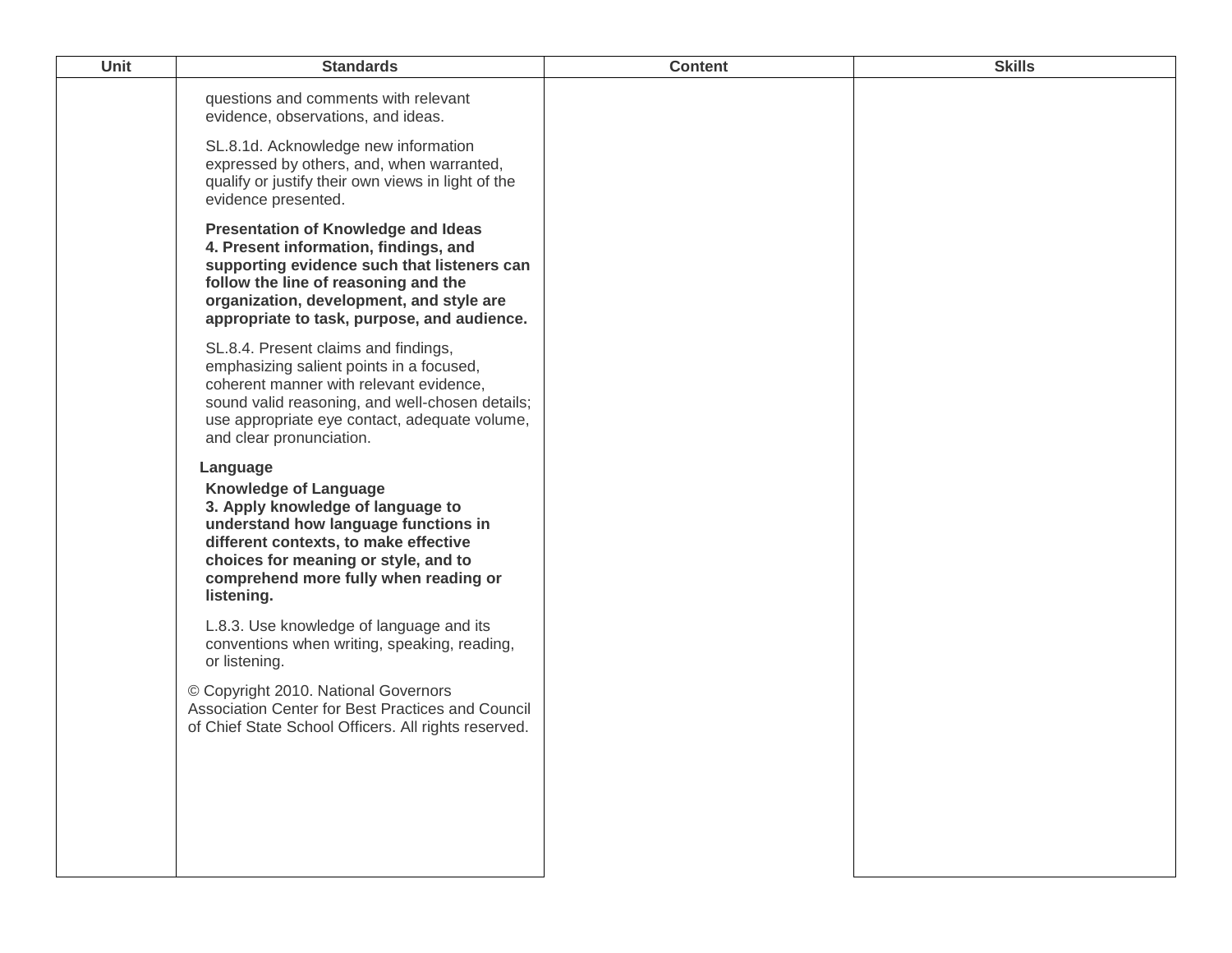| <b>Unit</b>  | <b>Standards</b>                                                                                                                                                                                                                                                                                                                                                                                                                                                                                                                                                                                                                                                                                                                                                                                                                                                                                                                                                                                                                                                                                                                                                                                                                                                                                                                                                                                                                                                                                                                                                                        | <b>Content</b>                                                                                                                                                                                                                                                                                                                                                                                                                                                                                                                                                                                                                                                                                                                                                                                                                                                                                 | <b>Skills</b>                                                                                                                                                                                                                                                                                                                                                                                                                                                                                                                                                                                                                                                                                                                                                                                                                                                                                                                                                                                                                                                                                                                                                                                                                                                                       |
|--------------|-----------------------------------------------------------------------------------------------------------------------------------------------------------------------------------------------------------------------------------------------------------------------------------------------------------------------------------------------------------------------------------------------------------------------------------------------------------------------------------------------------------------------------------------------------------------------------------------------------------------------------------------------------------------------------------------------------------------------------------------------------------------------------------------------------------------------------------------------------------------------------------------------------------------------------------------------------------------------------------------------------------------------------------------------------------------------------------------------------------------------------------------------------------------------------------------------------------------------------------------------------------------------------------------------------------------------------------------------------------------------------------------------------------------------------------------------------------------------------------------------------------------------------------------------------------------------------------------|------------------------------------------------------------------------------------------------------------------------------------------------------------------------------------------------------------------------------------------------------------------------------------------------------------------------------------------------------------------------------------------------------------------------------------------------------------------------------------------------------------------------------------------------------------------------------------------------------------------------------------------------------------------------------------------------------------------------------------------------------------------------------------------------------------------------------------------------------------------------------------------------|-------------------------------------------------------------------------------------------------------------------------------------------------------------------------------------------------------------------------------------------------------------------------------------------------------------------------------------------------------------------------------------------------------------------------------------------------------------------------------------------------------------------------------------------------------------------------------------------------------------------------------------------------------------------------------------------------------------------------------------------------------------------------------------------------------------------------------------------------------------------------------------------------------------------------------------------------------------------------------------------------------------------------------------------------------------------------------------------------------------------------------------------------------------------------------------------------------------------------------------------------------------------------------------|
| <b>Novel</b> | <b>CCSS: English Language Arts 6-12</b><br><b>CCSS: Grade 8</b><br><b>Reading: Literature</b><br><b>Key Ideas and Details</b><br>1. Read closely to determine what the text<br>says explicitly and to make logical<br>inferences from it; cite specific textual<br>evidence when writing or speaking to<br>support conclusions drawn from the text.<br>RL.8.1. Cite the textual evidence that most<br>strongly supports an analysis of what the text<br>says explicitly as well as inferences drawn from<br>the text.<br>2. Determine central ideas or themes of a<br>text and analyze their development;<br>summarize the key supporting details and<br>ideas.<br>RL.8.2. Determine a theme or central idea of a<br>text and analyze its development over the<br>course of the text, including its relationship to<br>the characters, setting, and plot; provide an<br>objective summary of the text.<br>3. Analyze how and why individuals, events,<br>and ideas develop and interact over the<br>course of a text.<br>RL.8.3. Analyze how particular lines of<br>dialogue or incidents in a story or drama propel<br>the action, reveal aspects of a character, or<br>provoke a decision.<br><b>Craft and Structure</b><br>4. Interpret words and phrases as they are<br>used in a text, including determining<br>technical, connotative, and figurative<br>meanings, and analyze how specific word<br>choices shape meaning or tone.<br>RL.8.4. Determine the meaning of words and<br>phrases as they are used in a text, including<br>figurative and connotative meanings; analyze | Plot<br>$\bullet$<br>Conflict<br>Setting<br>$\bullet$<br>Characterization<br>$\bullet$<br>Point of view<br>Protagonist<br>$\bullet$<br>Antagonist<br>$\bullet$<br>Round character<br>$\bullet$<br>Flat character<br>$\bullet$<br>Exposition<br>$\bullet$<br>Inciting incident<br>$\bullet$<br>Rising action<br>$\bullet$<br>Climax<br>$\bullet$<br>Falling action<br>$\bullet$<br>Resolution<br>Foreshadowing<br>Flashback<br>$\bullet$<br>Context clues<br>$\bullet$<br>Simile<br>$\bullet$<br>Metaphor<br>$\bullet$<br>Personification<br>Allusion<br>Hyperbole<br>Irony<br>Symbol<br>Reliability of narrator<br>$\bullet$<br><b>Suggested novels:</b><br>The Outsiders<br><b>Witness</b><br><b>Daniel's Story</b><br>The Devil's Arithmetic<br>The Boy in the Stripped Pajamas<br>The Book Thief<br>The Boy at the Top of the Mountain<br>To Kill a Mockingbird<br>The Red Badge of Courage | The students will be able to:<br>Identify roots, prefixes, and<br>suffixes in words<br>Use context of sentences to clarify<br>the meaning of unknown words<br>Use word knowledge, grammar,<br>and sentence structure to<br>determine the meaning of a<br>sentence<br>Evaluate the importance of the<br>$\bullet$<br>setting as an element of the plot<br>structure and its influences other<br>narrative elements<br>Analyze the interrelated nature of<br>exposition, conflict, rising and<br>falling action, climax, and<br>resolution within plot<br>Examine the differences between<br>round, flat, primary, and secondary<br>characters<br>Understand that a theme is an<br>underlying message an author<br>conveys in a novel<br>Recognize the difference between<br>story-level themes and abstract<br>themes<br>Recognize the use of first- and<br>third-person narrative points of<br>view<br>Theorize how the narrative point of<br>view influences how the novel is<br>expressed<br>Discuss how organizational<br>patterns are used to structure<br>information in texts<br>Consider themes, key ideas, main<br>ideas, and supporting ideas in<br>texts<br>Critiques uses of various figures of<br>speech<br>Understand how a historical setting<br>influences the novel |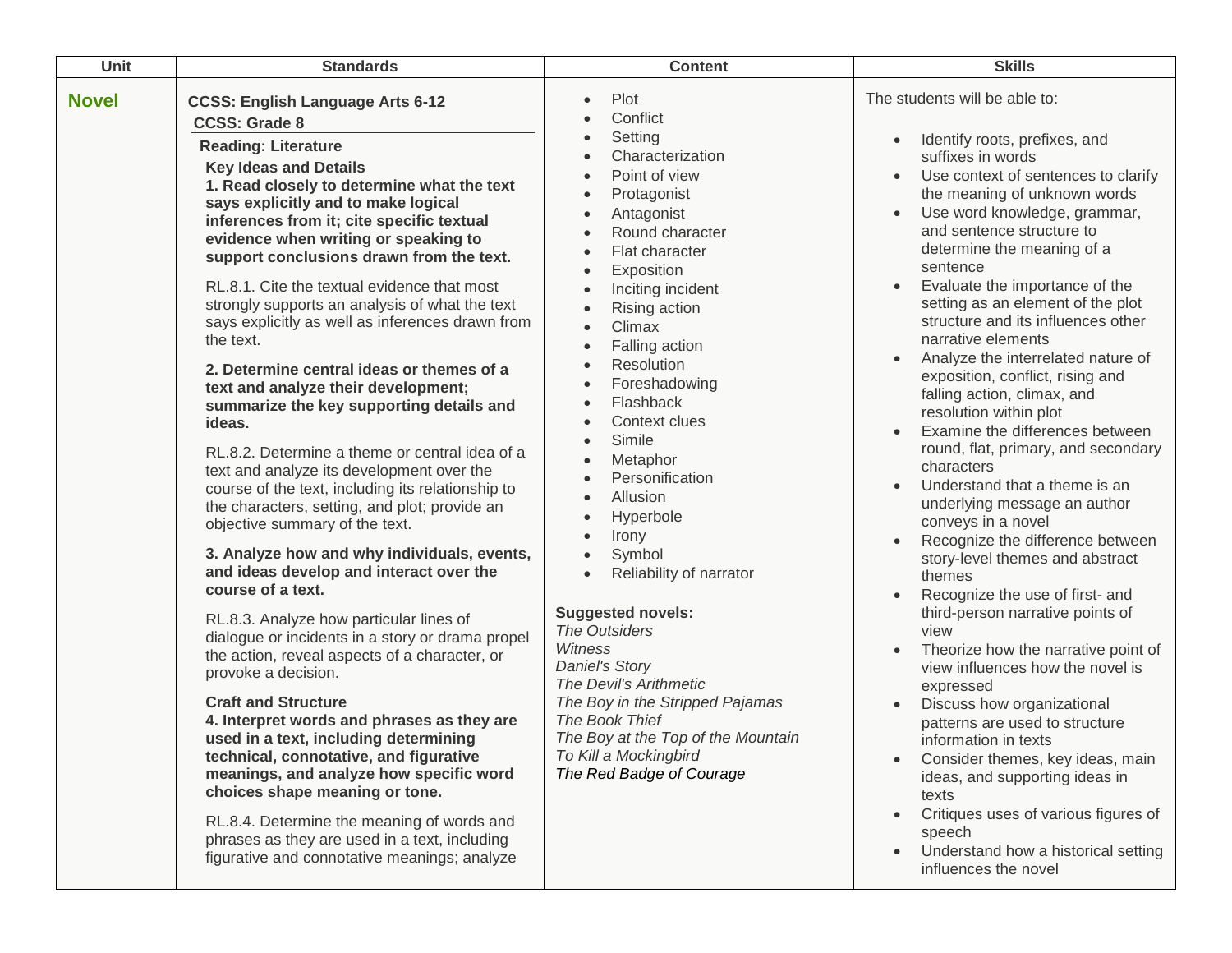| <b>Unit</b> | <b>Standards</b>                                                                                                                                                                                                                               | <b>Content</b> | <b>Skills</b>                                                                                           |
|-------------|------------------------------------------------------------------------------------------------------------------------------------------------------------------------------------------------------------------------------------------------|----------------|---------------------------------------------------------------------------------------------------------|
|             | the impact of specific word choices on meaning<br>and tone, including analogies or allusions to<br>other texts.                                                                                                                                |                | Make intentional bridging<br>$\bullet$<br>inferences and connections across<br>larger sections of texts |
|             | 6. Assess how point of view or purpose<br>shapes the content and style of a text.                                                                                                                                                              |                |                                                                                                         |
|             | RL.8.6.Analyze how differences in the points of<br>view of the characters and the audience or<br>reader (e.g., created through the use of<br>dramatic irony) create such effects as<br>suspense or humor.                                      |                |                                                                                                         |
|             | Integration of Knowledge and Ideas<br>7. Integrate and evaluate content presented<br>in diverse formats and media, including<br>visually and quantitatively, as well as in<br>words.                                                           |                |                                                                                                         |
|             | RL.8.7. Analyze the extent to which a filmed or<br>live production of a story or drama stays faithful<br>to or departs from the text or script, evaluating<br>the choices made by the director or actors.                                      |                |                                                                                                         |
|             | 9. Analyze how two or more texts address<br>similar themes or topics in order to build<br>knowledge or to compare the approaches<br>the authors take.                                                                                          |                |                                                                                                         |
|             | RL.8.9. Analyze how a modern work of fiction<br>draws on themes, patterns of events, or<br>character types from myths, traditional stories,<br>or religious works such as the Bible, including<br>describing how the material is rendered new. |                |                                                                                                         |
|             | <b>Range of Reading and Level of Text</b><br><b>Complexity</b><br>10. Read and comprehend complex literary<br>and informational texts independently and<br>proficiently.                                                                       |                |                                                                                                         |
|             | RL.8.10. By the end of the year, read and<br>comprehend literature, including stories,<br>dramas, and poems, at the high end of grades<br>6-8 text complexity band independently and<br>proficiently.                                          |                |                                                                                                         |
|             |                                                                                                                                                                                                                                                |                |                                                                                                         |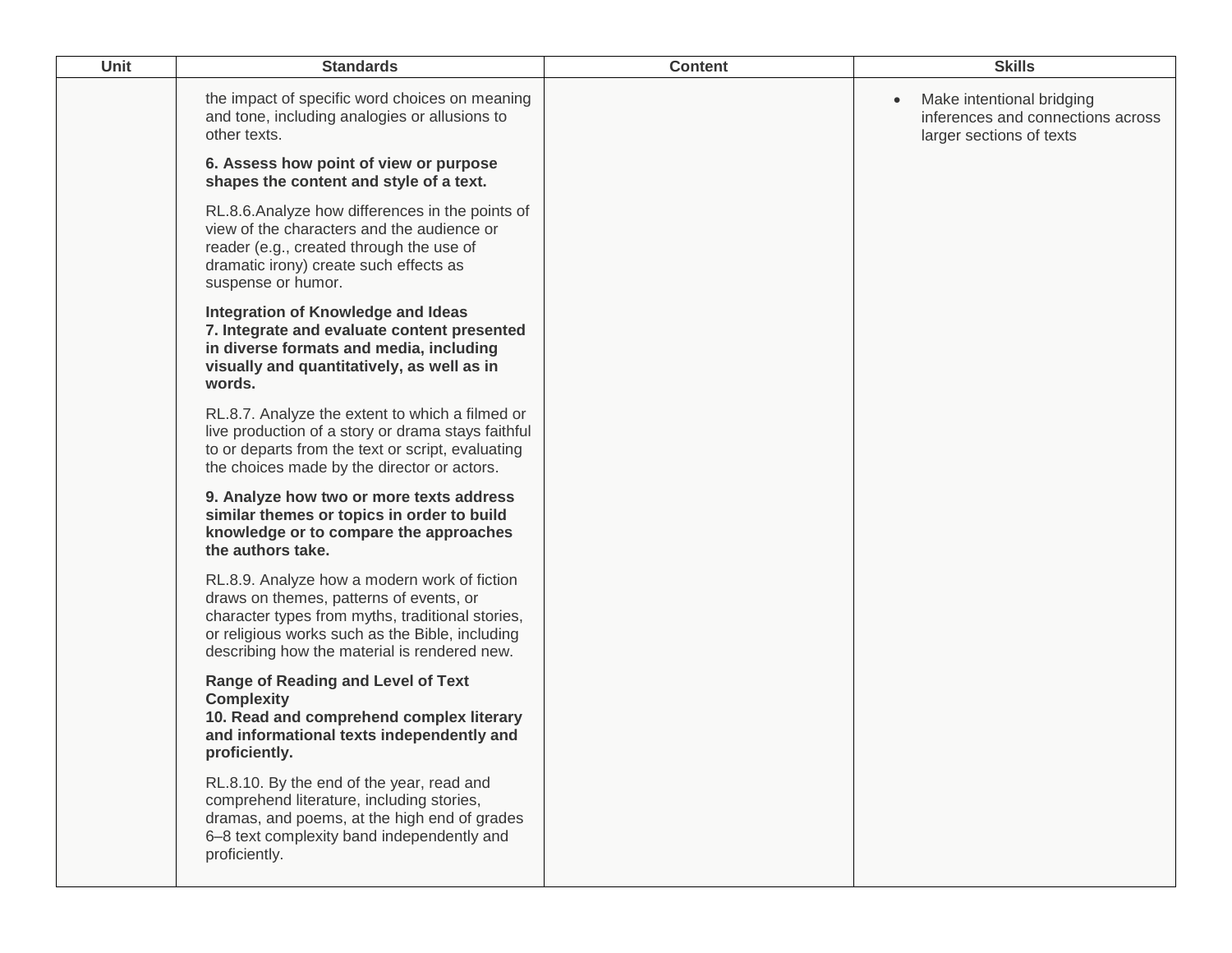| <b>Unit</b> | <b>Standards</b>                                                                                                                                                                                                                                                                       | <b>Content</b> | <b>Skills</b> |
|-------------|----------------------------------------------------------------------------------------------------------------------------------------------------------------------------------------------------------------------------------------------------------------------------------------|----------------|---------------|
|             | <b>Speaking &amp; Listening</b><br><b>Comprehension and Collaboration</b><br>1. Prepare for and participate effectively in<br>a range of conversations and<br>collaborations with diverse partners,<br>building on others' ideas and expressing<br>their own clearly and persuasively. |                |               |
|             | SL.8.1. Engage effectively in a range of<br>collaborative discussions (one-on-one, in<br>groups, and teacher-led) with diverse partners<br>on grade 8 topics, texts, and issues, building<br>on others' ideas and expressing their own<br>clearly.                                     |                |               |
|             | SL.8.1a. Come to discussions prepared,<br>having read or researched material under<br>study; explicitly draw on that preparation by<br>referring to evidence on the topic, text, or issue<br>to probe and reflect on ideas under discussion.                                           |                |               |
|             | SL.8.1b. Follow rules for collegial discussions<br>and decision-making, track progress toward<br>specific goals and deadlines, and define<br>individual roles as needed.                                                                                                               |                |               |
|             | SL.8.1c. Pose questions that connect the ideas<br>of several speakers and respond to others'<br>questions and comments with relevant<br>evidence, observations, and ideas.                                                                                                             |                |               |
|             | SL.8.1d. Acknowledge new information<br>expressed by others, and, when warranted,<br>qualify or justify their own views in light of the<br>evidence presented.                                                                                                                         |                |               |
|             | 2. Integrate and evaluate information<br>presented in diverse media and formats,<br>including visually, quantitatively, and orally.                                                                                                                                                    |                |               |
|             | SL.8.2. Analyze the purpose of information<br>presented in diverse media and formats (e.g.,<br>visually, quantitatively, orally) and evaluate the<br>motives (e.g., social, commercial, political)<br>behind its presentation.                                                         |                |               |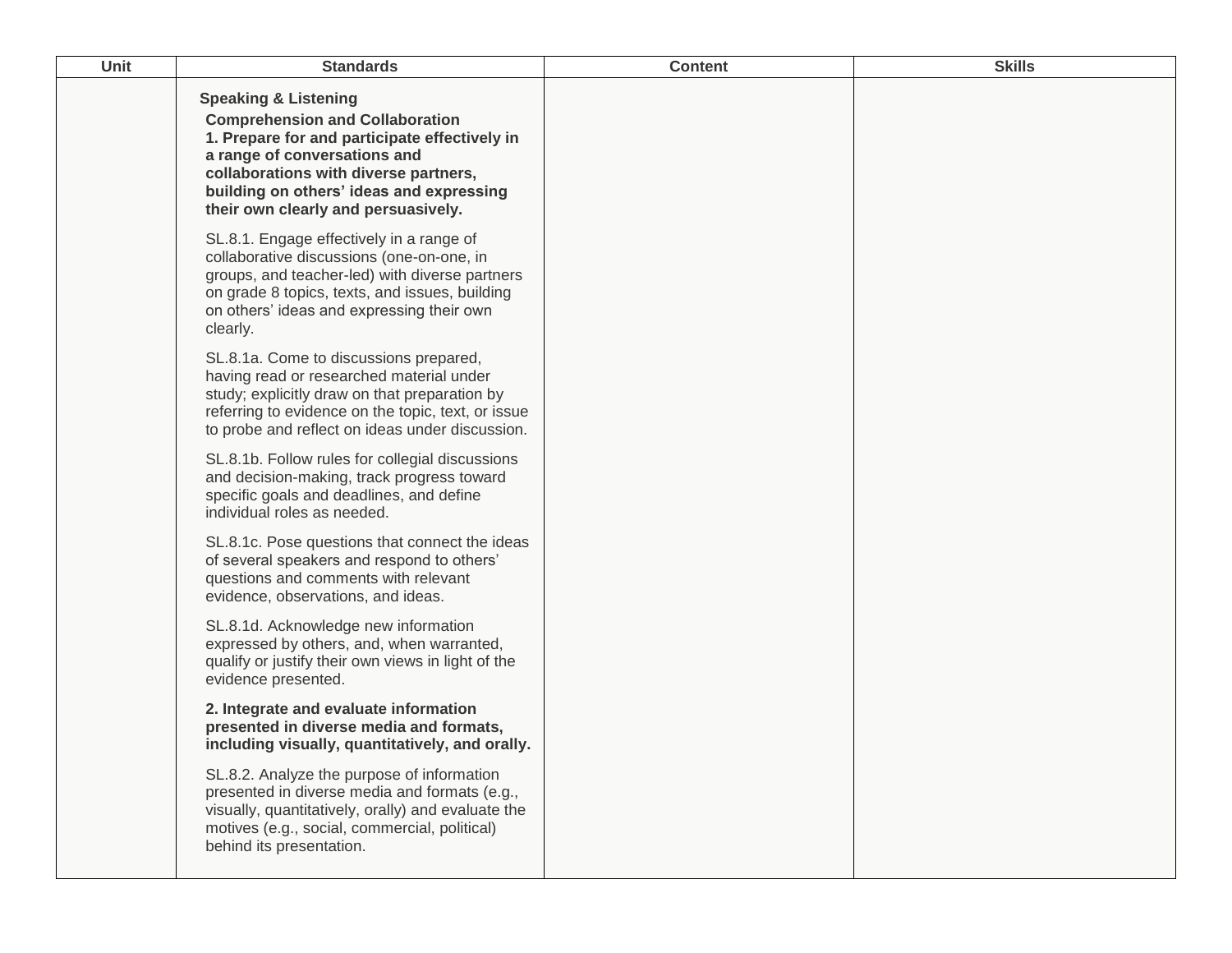| <b>Unit</b> | <b>Standards</b>                                                                                                                                                                                                                                                      | <b>Content</b> | <b>Skills</b> |
|-------------|-----------------------------------------------------------------------------------------------------------------------------------------------------------------------------------------------------------------------------------------------------------------------|----------------|---------------|
|             | <b>Presentation of Knowledge and Ideas</b><br>4. Present information, findings, and<br>supporting evidence such that listeners can<br>follow the line of reasoning and the<br>organization, development, and style are<br>appropriate to task, purpose, and audience. |                |               |
|             | SL.8.4. Present claims and findings,<br>emphasizing salient points in a focused,<br>coherent manner with relevant evidence,<br>sound valid reasoning, and well-chosen details;<br>use appropriate eye contact, adequate volume,<br>and clear pronunciation.           |                |               |
|             | 5. Make strategic use of digital media and<br>visual displays of data to express<br>information and enhance understanding of<br>presentations.                                                                                                                        |                |               |
|             | SL.8.5. Integrate multimedia and visual<br>displays into presentations to clarify<br>information, strengthen claims and evidence,<br>and add interest.                                                                                                                |                |               |
|             | 6. Adapt speech to a variety of contexts and<br>communicative tasks, demonstrating<br>command of formal English when indicated<br>or appropriate.                                                                                                                     |                |               |
|             | SL.8.6. Adapt speech to a variety of contexts<br>and tasks, demonstrating command of formal<br>English when indicated or appropriate.                                                                                                                                 |                |               |
|             | © Copyright 2010. National Governors<br>Association Center for Best Practices and Council<br>of Chief State School Officers. All rights reserved.                                                                                                                     |                |               |
|             |                                                                                                                                                                                                                                                                       |                |               |
|             |                                                                                                                                                                                                                                                                       |                |               |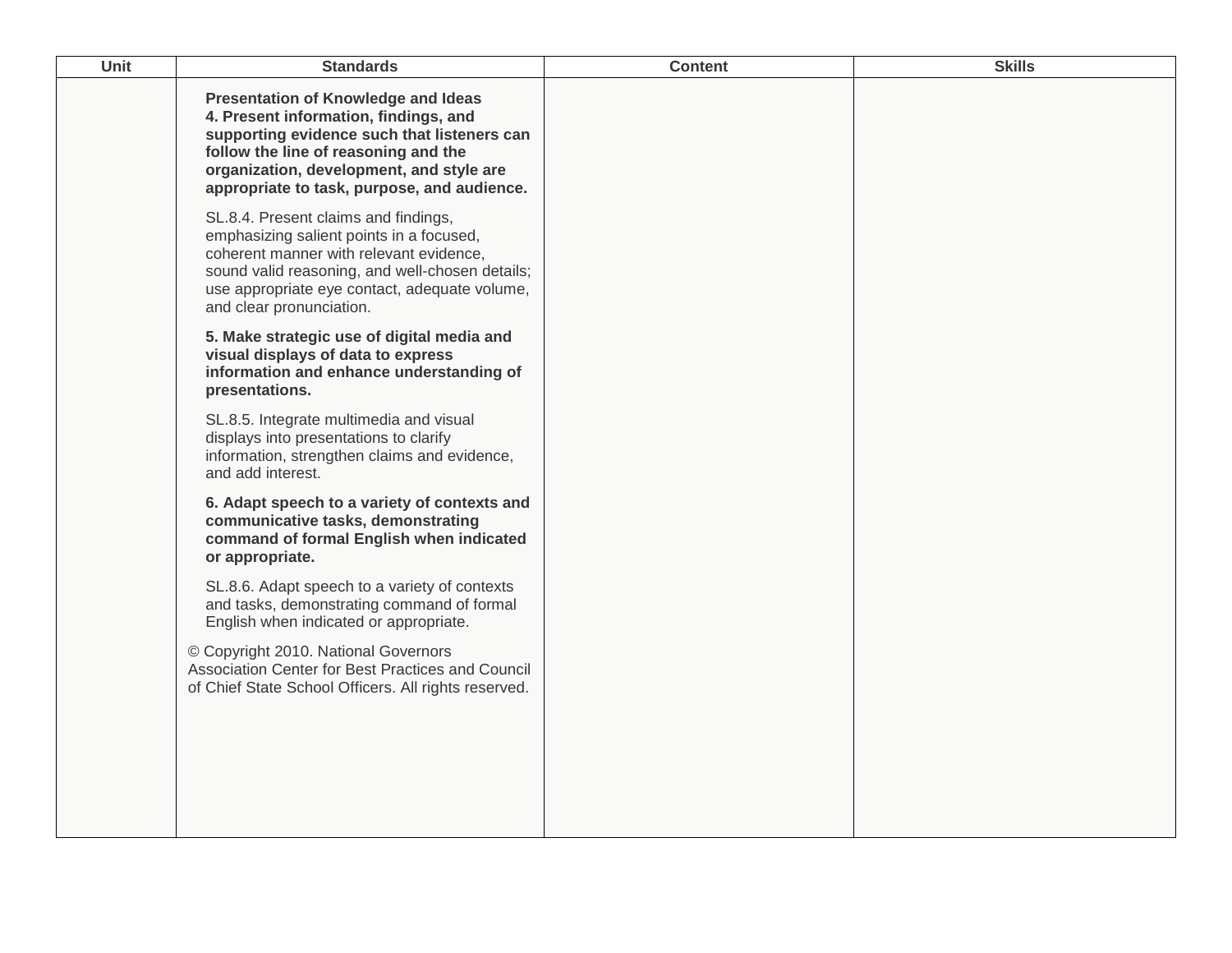| Unit                           | <b>Standards</b>                                                                                                                                                                                                                                                                                                                                                                                                                                                                                                                                                                                                                                                                                                                                                                                                                                                                                                                                                                                                                                                                                                                                                                                                                                                                                                                                                                                                                                                                                                                                                                        | <b>Content</b>                                                                                                                                                                                                                                                                                                                                                                                                                                                                                                                                                                                                                                                                                                                                                                  | <b>Skills</b>                                                                                                                                                                                                                                                                                                                                                                                                                                                                                                                                                                                                                                                                                                                                                                                                                                                                                                                                                                                                                                                                                                                                                                                                                                                      |
|--------------------------------|-----------------------------------------------------------------------------------------------------------------------------------------------------------------------------------------------------------------------------------------------------------------------------------------------------------------------------------------------------------------------------------------------------------------------------------------------------------------------------------------------------------------------------------------------------------------------------------------------------------------------------------------------------------------------------------------------------------------------------------------------------------------------------------------------------------------------------------------------------------------------------------------------------------------------------------------------------------------------------------------------------------------------------------------------------------------------------------------------------------------------------------------------------------------------------------------------------------------------------------------------------------------------------------------------------------------------------------------------------------------------------------------------------------------------------------------------------------------------------------------------------------------------------------------------------------------------------------------|---------------------------------------------------------------------------------------------------------------------------------------------------------------------------------------------------------------------------------------------------------------------------------------------------------------------------------------------------------------------------------------------------------------------------------------------------------------------------------------------------------------------------------------------------------------------------------------------------------------------------------------------------------------------------------------------------------------------------------------------------------------------------------|--------------------------------------------------------------------------------------------------------------------------------------------------------------------------------------------------------------------------------------------------------------------------------------------------------------------------------------------------------------------------------------------------------------------------------------------------------------------------------------------------------------------------------------------------------------------------------------------------------------------------------------------------------------------------------------------------------------------------------------------------------------------------------------------------------------------------------------------------------------------------------------------------------------------------------------------------------------------------------------------------------------------------------------------------------------------------------------------------------------------------------------------------------------------------------------------------------------------------------------------------------------------|
| <b>Short</b><br><b>Stories</b> | <b>CCSS: English Language Arts 6-12</b><br><b>CCSS: Grade 8</b><br><b>Reading: Literature</b><br><b>Key Ideas and Details</b><br>1. Read closely to determine what the text<br>says explicitly and to make logical<br>inferences from it; cite specific textual<br>evidence when writing or speaking to<br>support conclusions drawn from the text.<br>RL.8.1. Cite the textual evidence that most<br>strongly supports an analysis of what the text<br>says explicitly as well as inferences drawn from<br>the text.<br>2. Determine central ideas or themes of a<br>text and analyze their development;<br>summarize the key supporting details and<br>ideas.<br>RL.8.2. Determine a theme or central idea of a<br>text and analyze its development over the<br>course of the text, including its relationship to<br>the characters, setting, and plot; provide an<br>objective summary of the text.<br>3. Analyze how and why individuals, events,<br>and ideas develop and interact over the<br>course of a text.<br>RL.8.3. Analyze how particular lines of<br>dialogue or incidents in a story or drama propel<br>the action, reveal aspects of a character, or<br>provoke a decision.<br><b>Craft and Structure</b><br>4. Interpret words and phrases as they are<br>used in a text, including determining<br>technical, connotative, and figurative<br>meanings, and analyze how specific word<br>choices shape meaning or tone.<br>RL.8.4. Determine the meaning of words and<br>phrases as they are used in a text, including<br>figurative and connotative meanings; analyze | Plot<br>Theme<br>Conflict<br>Setting<br>Characterization<br>Point of view<br>Protagonist<br>Antagonist<br>Round character<br>Flat character<br>Exposition<br>Inciting incident<br>Rising action<br>Climax<br>Falling action<br>Resolution<br>Foreshadowing<br>Flashback<br>Context clues<br>Simile<br>Metaphor<br>Personification<br>Allusion<br>Hyperbole<br>$\bullet$<br>Irony<br>$\bullet$<br>Symbol<br>$\bullet$<br>Reliability of narrator<br>$\bullet$<br><b>Suggested Selections:</b><br>"Thank You Ma'am" by Langston<br>Hughes<br>"The Tell-tale Heart" by E.A. Poe<br>"A Retrieved Reformation" by<br>O.Henry<br>"Charles" by Shirley Jackson<br>"The Lottery" by Shirley Jackson<br>"The Drummer Boy of Shiloh" by<br>Ray Bradbury<br>"Rules of the Game" by Amy Tan | The students will be able to:<br>Identify roots, prefixes, and<br>suffixes in words<br>Use context of sentences to clarify<br>the meaning of unknown words<br>Use word knowledge, grammar,<br>and sentence structure to<br>determine the meaning of a<br>sentence<br>Understand that setting is an<br>important element in the plot<br>structure and that it influences<br>other narrative elements<br>Recognize exposition, conflict,<br>rising and falling action, climax,<br>and resolution within plot<br>Identify how characterization is<br>used to portray round, flat, primary,<br>and secondary characters<br>Understand that a theme is an<br>underlying message an author<br>conveys in a story<br>Recognize the difference between<br>story-level themes and abstract<br>themes<br>Recognize the use of first- and<br>third-person narrative points of<br>view<br>Understand that the narrative point<br>of view influences how the story is<br>told<br>Understand that organizational<br>patterns are used to structure<br>information in texts<br>Recognize themes, key ideas,<br>main ideas, and supporting ideas<br>in texts<br>Recognize uses of various figures<br>of speech<br>Analyze character's/narrator's<br>point of view affects the text |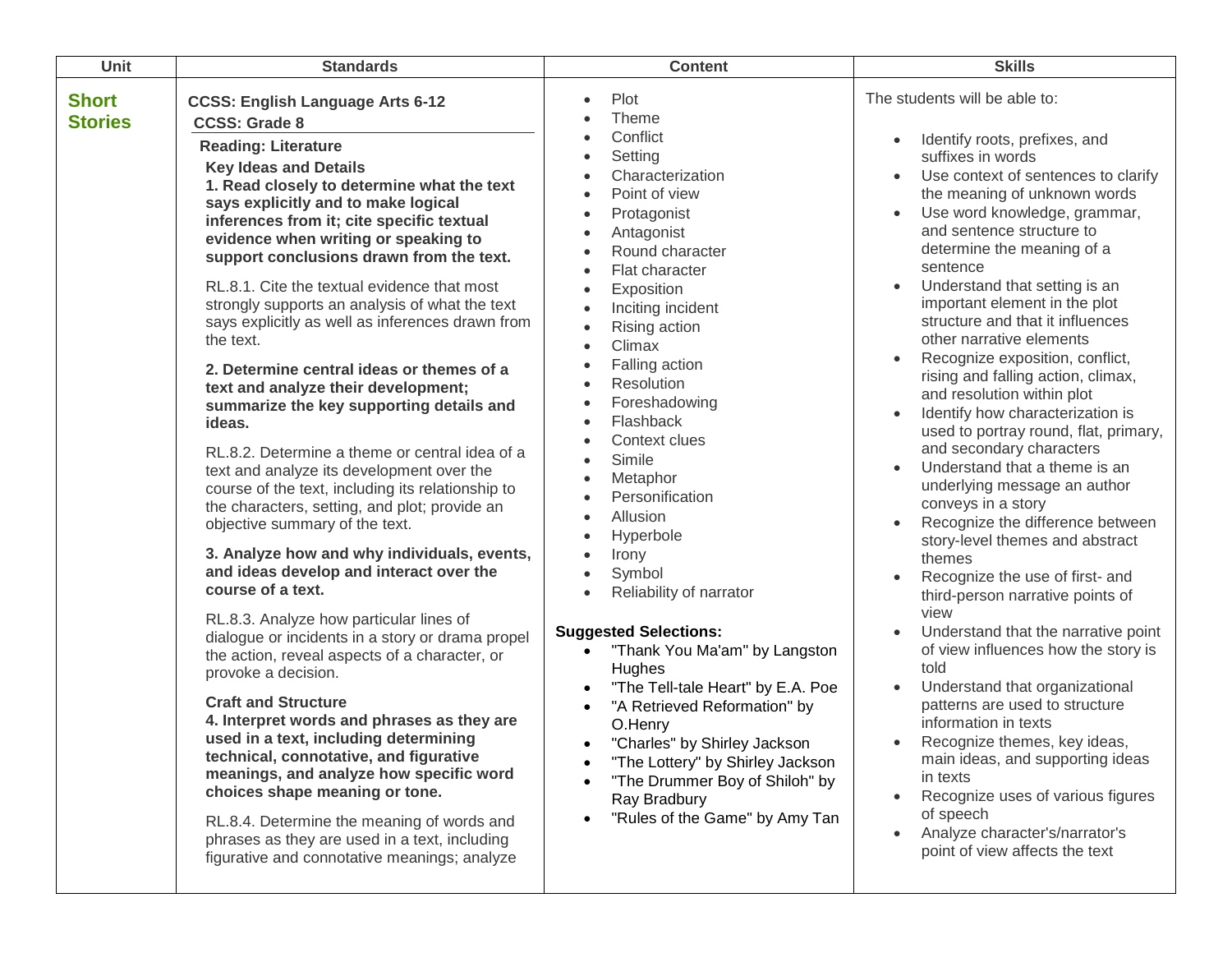| Unit | <b>Standards</b>                                                                                                                                                                                                                                                                       | <b>Content</b> | <b>Skills</b> |
|------|----------------------------------------------------------------------------------------------------------------------------------------------------------------------------------------------------------------------------------------------------------------------------------------|----------------|---------------|
|      | the impact of specific word choices on meaning<br>and tone, including analogies or allusions to<br>other texts.                                                                                                                                                                        |                |               |
|      | 5. Analyze the structure of texts, including<br>how specific sentences, paragraphs, and<br>larger portions of the text (e.g., a section,<br>chapter, scene, or stanza) relate to each<br>other and the whole.                                                                          |                |               |
|      | RL.8.5. Compare and contrast the structure of<br>two or more texts and analyze how the differing<br>structure of each text contributes to its<br>meaning and style.                                                                                                                    |                |               |
|      | 6. Assess how point of view or purpose<br>shapes the content and style of a text.                                                                                                                                                                                                      |                |               |
|      | RL.8.6. Analyze how differences in the points of<br>view of the characters and the audience or<br>reader (e.g., created through the use of<br>dramatic irony) create such effects as<br>suspense or humor.                                                                             |                |               |
|      | <b>Range of Reading and Level of Text</b><br><b>Complexity</b><br>10. Read and comprehend complex literary<br>and informational texts independently and<br>proficiently.                                                                                                               |                |               |
|      | RL.8.10. By the end of the year, read and<br>comprehend literature, including stories,<br>dramas, and poems, at the high end of grades<br>6-8 text complexity band independently and<br>proficiently.                                                                                  |                |               |
|      | <b>Speaking &amp; Listening</b><br><b>Comprehension and Collaboration</b><br>1. Prepare for and participate effectively in<br>a range of conversations and<br>collaborations with diverse partners,<br>building on others' ideas and expressing<br>their own clearly and persuasively. |                |               |
|      | SL.8.1. Engage effectively in a range of<br>collaborative discussions (one-on-one, in                                                                                                                                                                                                  |                |               |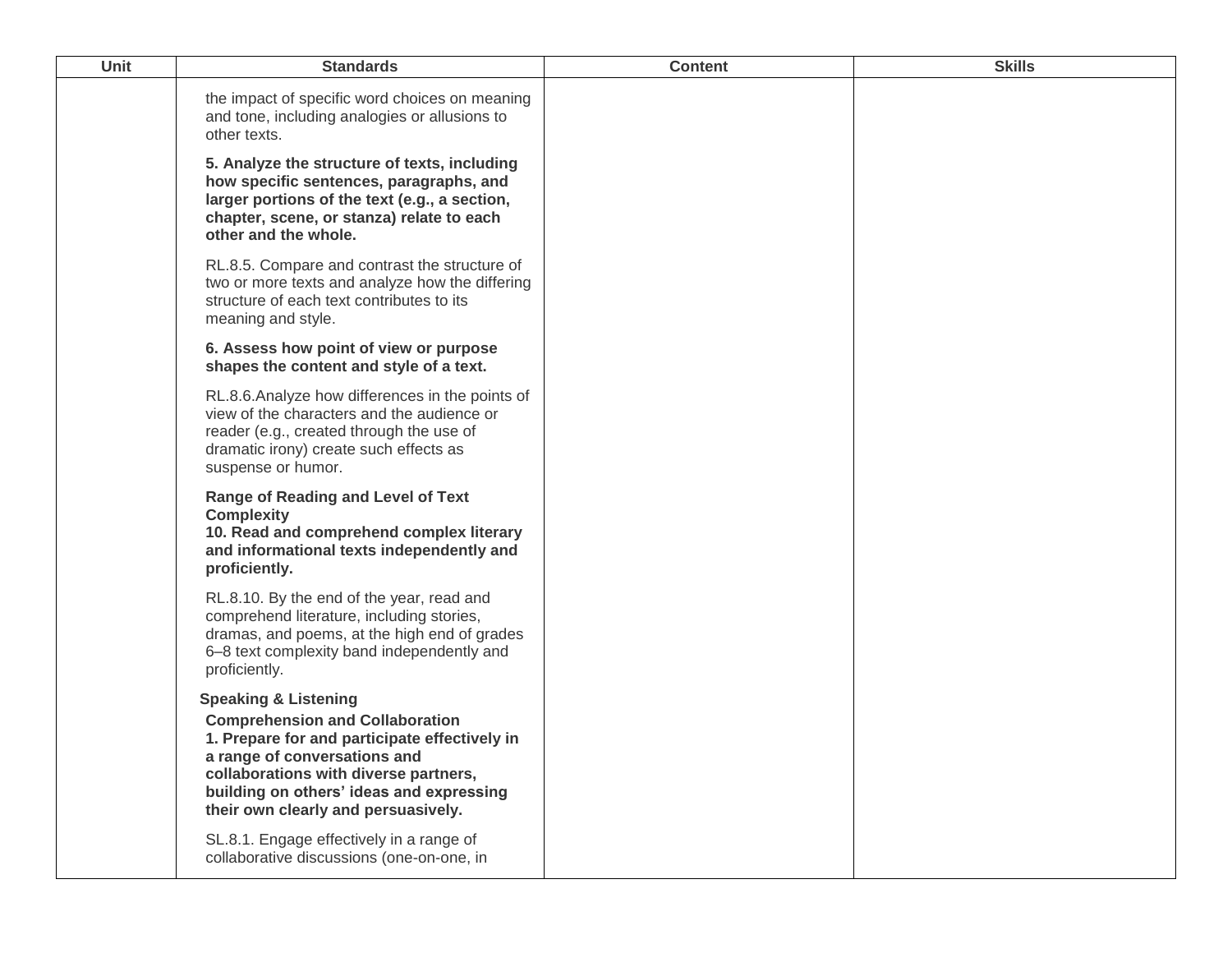| Unit | <b>Standards</b>                                                                                                                                                                                                                                              | <b>Content</b> | <b>Skills</b> |
|------|---------------------------------------------------------------------------------------------------------------------------------------------------------------------------------------------------------------------------------------------------------------|----------------|---------------|
|      | groups, and teacher-led) with diverse partners<br>on grade 8 topics, texts, and issues, building<br>on others' ideas and expressing their own<br>clearly.                                                                                                     |                |               |
|      | SL.8.1a. Come to discussions prepared,<br>having read or researched material under<br>study; explicitly draw on that preparation by<br>referring to evidence on the topic, text, or issue<br>to probe and reflect on ideas under discussion.                  |                |               |
|      | SL.8.1b. Follow rules for collegial discussions<br>and decision-making, track progress toward<br>specific goals and deadlines, and define<br>individual roles as needed.                                                                                      |                |               |
|      | SL.8.1c. Pose questions that connect the ideas<br>of several speakers and respond to others'<br>questions and comments with relevant<br>evidence, observations, and ideas.                                                                                    |                |               |
|      | SL.8.1d. Acknowledge new information<br>expressed by others, and, when warranted,<br>qualify or justify their own views in light of the<br>evidence presented.                                                                                                |                |               |
|      | Language<br><b>Knowledge of Language</b><br>3. Apply knowledge of language to<br>understand how language functions in<br>different contexts, to make effective<br>choices for meaning or style, and to<br>comprehend more fully when reading or<br>listening. |                |               |
|      | L.8.3. Use knowledge of language and its<br>conventions when writing, speaking, reading,<br>or listening.                                                                                                                                                     |                |               |
|      | © Copyright 2010. National Governors<br>Association Center for Best Practices and Council<br>of Chief State School Officers. All rights reserved.                                                                                                             |                |               |
|      |                                                                                                                                                                                                                                                               |                |               |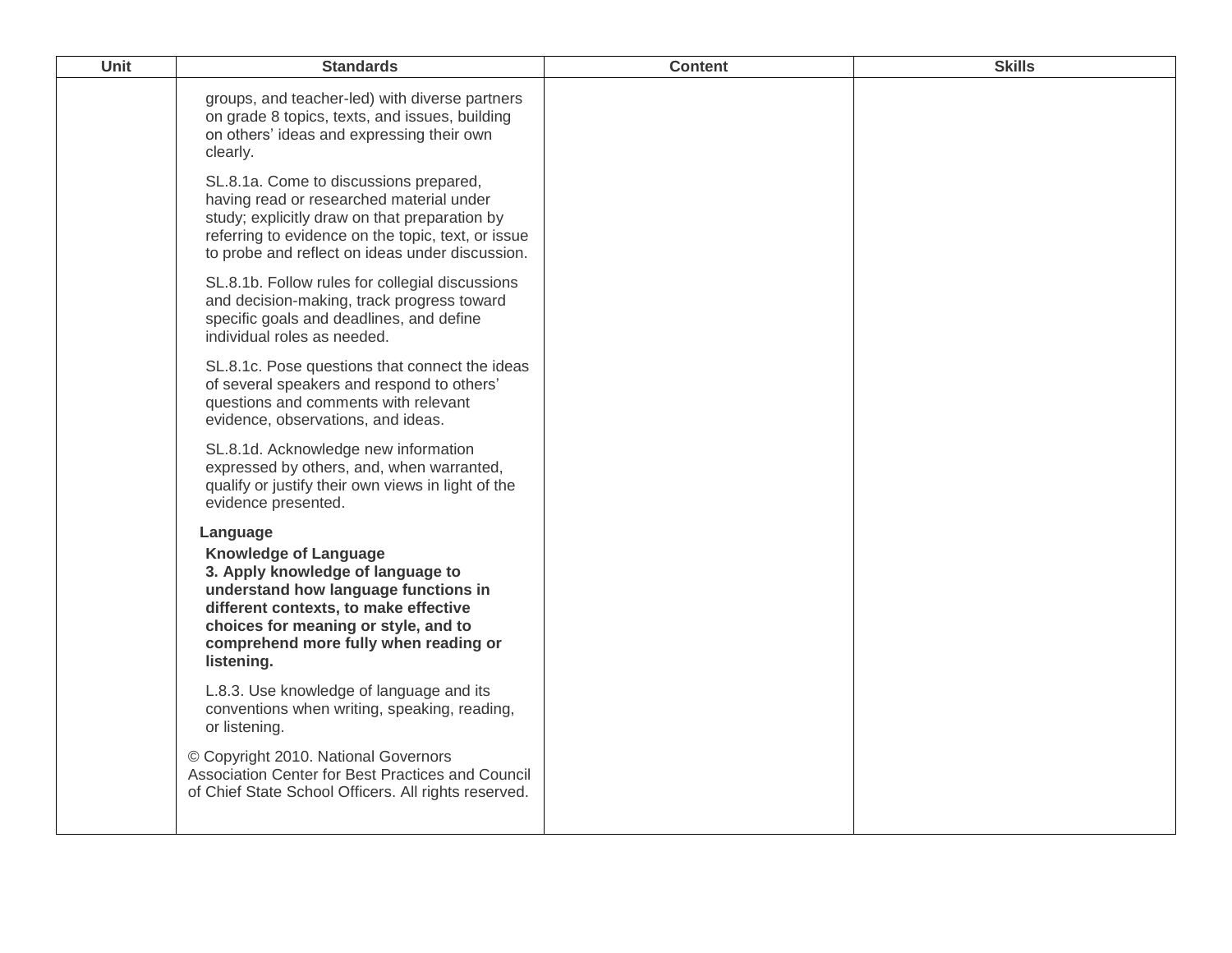| Unit                           | <b>Standards</b>                                                                                                                                                                                                                                                                                                                                                                                                                                                                                                                                                                                                                                                                                                                                                                                                                                                                                                                                                                                                                                                                                                                                                                                                                                                                                                                                                                                                                                                                                                                                                                        | <b>Content</b>                                                                                                                                                                                                                                                                                                                                                                                                                                                                    | <b>Skills</b>                                                                                                                                                                                                                                                                                                                                                                                                                                                                                                                                                                                                                                                                                                                                                                                                                                                                                                                                                                                                                                                                                                                                                                                                                                                                                                           |
|--------------------------------|-----------------------------------------------------------------------------------------------------------------------------------------------------------------------------------------------------------------------------------------------------------------------------------------------------------------------------------------------------------------------------------------------------------------------------------------------------------------------------------------------------------------------------------------------------------------------------------------------------------------------------------------------------------------------------------------------------------------------------------------------------------------------------------------------------------------------------------------------------------------------------------------------------------------------------------------------------------------------------------------------------------------------------------------------------------------------------------------------------------------------------------------------------------------------------------------------------------------------------------------------------------------------------------------------------------------------------------------------------------------------------------------------------------------------------------------------------------------------------------------------------------------------------------------------------------------------------------------|-----------------------------------------------------------------------------------------------------------------------------------------------------------------------------------------------------------------------------------------------------------------------------------------------------------------------------------------------------------------------------------------------------------------------------------------------------------------------------------|-------------------------------------------------------------------------------------------------------------------------------------------------------------------------------------------------------------------------------------------------------------------------------------------------------------------------------------------------------------------------------------------------------------------------------------------------------------------------------------------------------------------------------------------------------------------------------------------------------------------------------------------------------------------------------------------------------------------------------------------------------------------------------------------------------------------------------------------------------------------------------------------------------------------------------------------------------------------------------------------------------------------------------------------------------------------------------------------------------------------------------------------------------------------------------------------------------------------------------------------------------------------------------------------------------------------------|
| <b>The</b><br><b>Outsiders</b> | <b>CCSS: English Language Arts 6-12</b><br><b>CCSS: Grade 8</b><br><b>Reading: Literature</b><br><b>Key Ideas and Details</b><br>1. Read closely to determine what the text<br>says explicitly and to make logical<br>inferences from it; cite specific textual<br>evidence when writing or speaking to<br>support conclusions drawn from the text.<br>RL.8.1. Cite the textual evidence that most<br>strongly supports an analysis of what the text<br>says explicitly as well as inferences drawn from<br>the text.<br>2. Determine central ideas or themes of a<br>text and analyze their development;<br>summarize the key supporting details and<br>ideas.<br>RL.8.2. Determine a theme or central idea of a<br>text and analyze its development over the<br>course of the text, including its relationship to<br>the characters, setting, and plot; provide an<br>objective summary of the text.<br>3. Analyze how and why individuals, events,<br>and ideas develop and interact over the<br>course of a text.<br>RL.8.3. Analyze how particular lines of<br>dialogue or incidents in a story or drama propel<br>the action, reveal aspects of a character, or<br>provoke a decision.<br><b>Craft and Structure</b><br>4. Interpret words and phrases as they are<br>used in a text, including determining<br>technical, connotative, and figurative<br>meanings, and analyze how specific word<br>choices shape meaning or tone.<br>RL.8.4. Determine the meaning of words and<br>phrases as they are used in a text, including<br>figurative and connotative meanings; analyze | Plot<br>Theme<br>Conflict<br>Setting<br>Characterization<br>Protagonist<br>Antagonist<br>Round character<br>Flat character<br>Exposition<br>Inciting incident<br>Rising action<br>Climax<br>$\bullet$<br>Falling action<br>$\bullet$<br>Resolution<br>Foreshadowing<br>Flashback<br>Context clues<br>Simile<br>$\bullet$<br>Metaphor<br>$\bullet$<br>Personification<br>Allusion<br>Hyperbole<br>Irony<br>Symbol<br>$\bullet$<br>Dialogue<br><b>Stage Directions</b><br>Monologue | The students will be able to:<br>Identify roots, prefixes, and<br>suffixes in words.<br>Use context of sentences to clarify<br>$\bullet$<br>the meaning of unknown words.<br>Use word knowledge, grammar,<br>$\bullet$<br>and sentence structure to<br>determine the meaning of a<br>sentence.<br>Understand that setting is an<br>important element in the plot<br>structure and that it influences<br>other narrative elements.<br>Recognize exposition, conflict,<br>rising and falling action, climax,<br>and resolution within plot.<br>Identify how characterization is<br>used to portray round, flat, primary,<br>and secondary characters.<br>Understand that a theme is an<br>$\bullet$<br>underlying message an author<br>conveys in a novel.<br>Recognize the difference between<br>story-level themes and abstract<br>themes.<br>Recognize the use of first- and<br>third-person narrative points of<br>view.<br>Understand that the narrative point<br>of view influences how the novel is<br>expressed.<br>Understand that organizational<br>patterns are used to structure<br>information in texts.<br>Recognize themes, key ideas,<br>main ideas, and supporting ideas<br>in texts.<br>Recognize uses of various figures<br>of speech.<br>Understand how a historical setting<br>influences the novel. |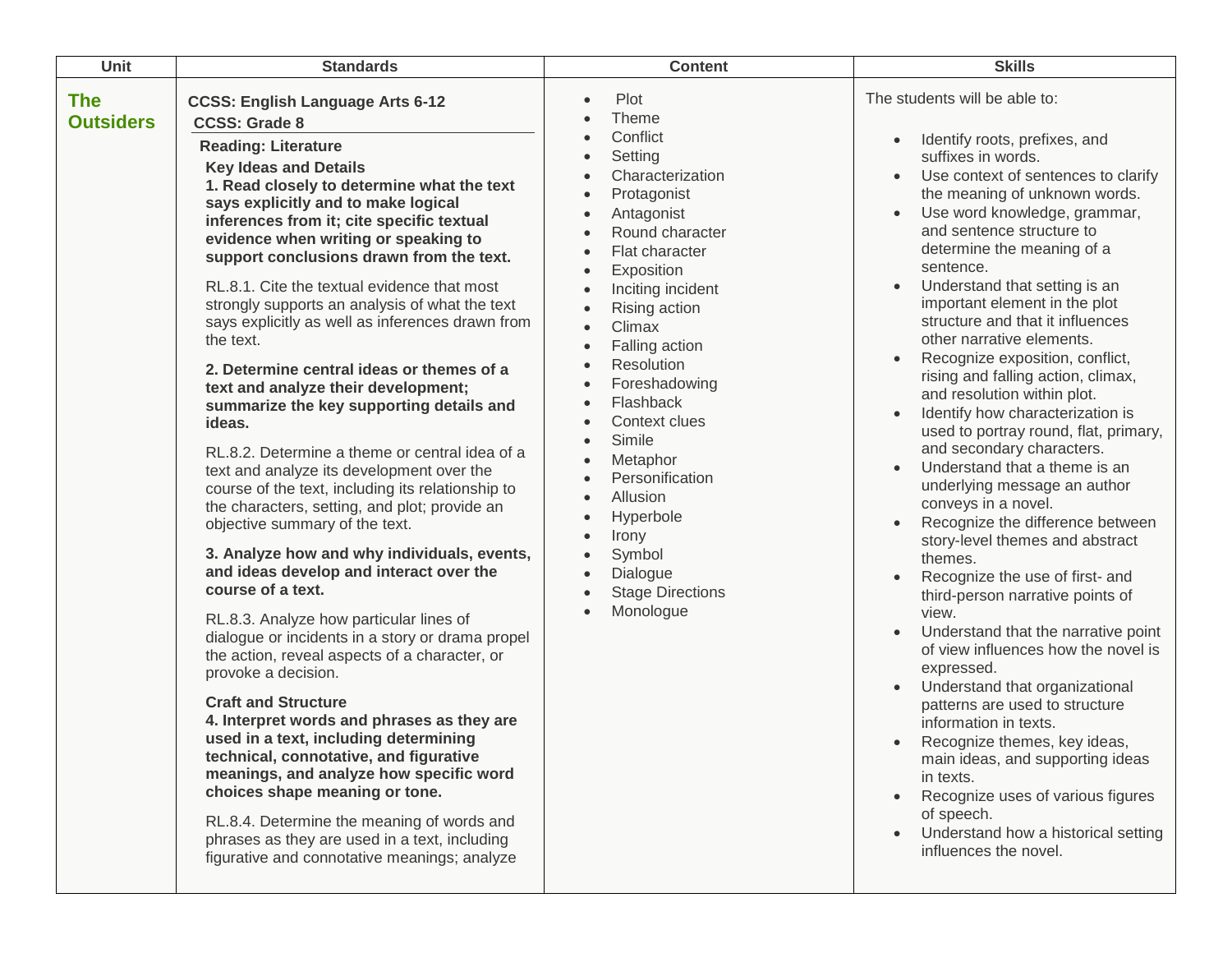| <b>Unit</b> | <b>Standards</b>                                                                                                                                                                                              | <b>Content</b> | <b>Skills</b> |
|-------------|---------------------------------------------------------------------------------------------------------------------------------------------------------------------------------------------------------------|----------------|---------------|
|             | the impact of specific word choices on meaning<br>and tone, including analogies or allusions to<br>other texts.                                                                                               |                |               |
|             | 5. Analyze the structure of texts, including<br>how specific sentences, paragraphs, and<br>larger portions of the text (e.g., a section,<br>chapter, scene, or stanza) relate to each<br>other and the whole. |                |               |
|             | RL.8.5. Compare and contrast the structure of<br>two or more texts and analyze how the differing<br>structure of each text contributes to its<br>meaning and style.                                           |                |               |
|             | 6. Assess how point of view or purpose<br>shapes the content and style of a text.                                                                                                                             |                |               |
|             | RL.8.6. Analyze how differences in the points of<br>view of the characters and the audience or<br>reader (e.g., created through the use of<br>dramatic irony) create such effects as<br>suspense or humor.    |                |               |
|             | Integration of Knowledge and Ideas<br>7. Integrate and evaluate content presented<br>in diverse formats and media, including<br>visually and quantitatively, as well as in<br>words.                          |                |               |
|             | RL.8.7. Analyze the extent to which a filmed or<br>live production of a story or drama stays faithful<br>to or departs from the text or script, evaluating<br>the choices made by the director or actors.     |                |               |
|             | 8. Delineate and evaluate the argument and<br>specific claims in a text, including the<br>validity of the reasoning as well as the<br>relevance and sufficiency of the evidence.                              |                |               |
|             | RL.8.8. (Not applicable to literature)                                                                                                                                                                        |                |               |
|             | 9. Analyze how two or more texts address<br>similar themes or topics in order to build<br>knowledge or to compare the approaches<br>the authors take.                                                         |                |               |
|             |                                                                                                                                                                                                               |                |               |